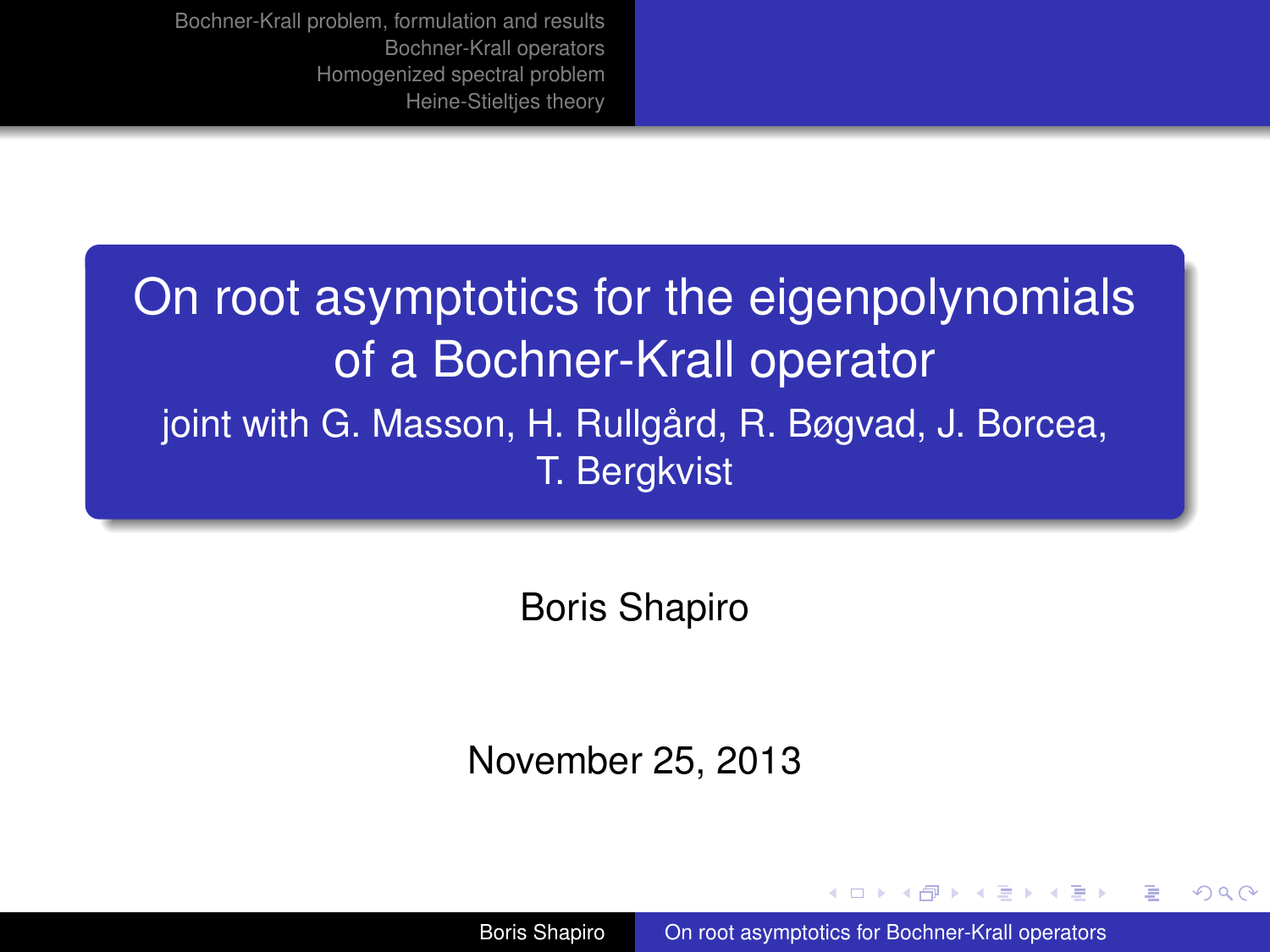# Topics to discuss



### [Bochner-Krall problem, formulation and results](#page-4-0)

- 2 [Bochner-Krall operators](#page-9-0)
	- [Non-degenerate case](#page-11-0)
	- [Degenerate case](#page-16-0)
- 3 [Homogenized spectral problem](#page-22-0)
- [Heine-Stieltjes theory](#page-27-0)

4 0 8  $\leftarrow$   $\leftarrow$  メラメメラト

 $QQ$ 

э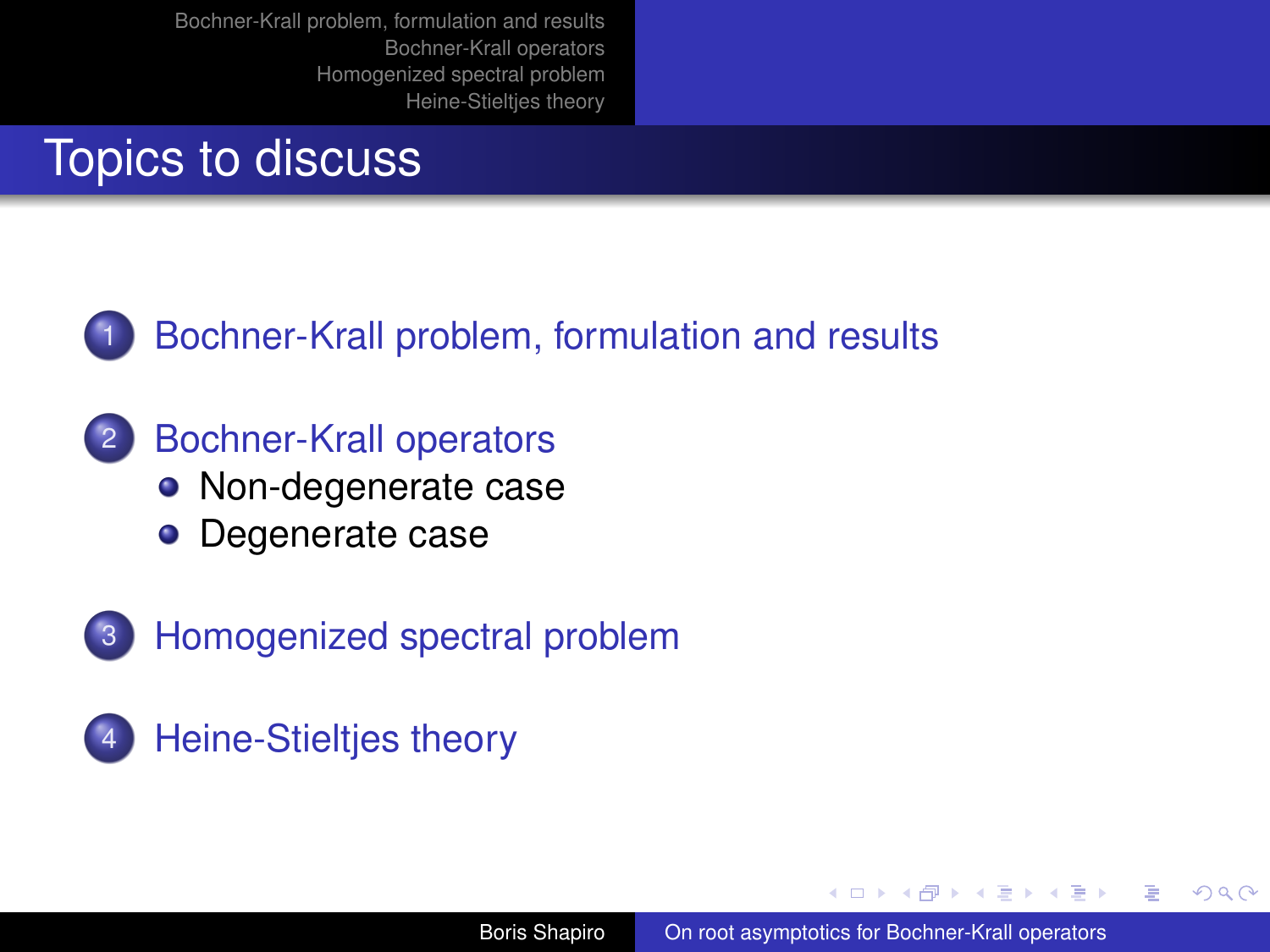## Main references

G. Masson and B. Shapiro, **On polynomial eigenfunctions of a hypergeometric-type operator**, Exper. Math., vol. 10, 609-618, (2001).

T. Berqkvist and H. Rullgård, **On polynomial eigenfunctions for a class of differential operators**, Math. Res. Lett., vol.9, 153-171, (2002).

T. Berqkvist, H. Rullgård and B. Shapiro, **On Bochner-Krall orthogonal polynomial systems**, Math. Scand., vol 94, 148–154, (2004).

イロメ イ押 メイヨメ イヨメ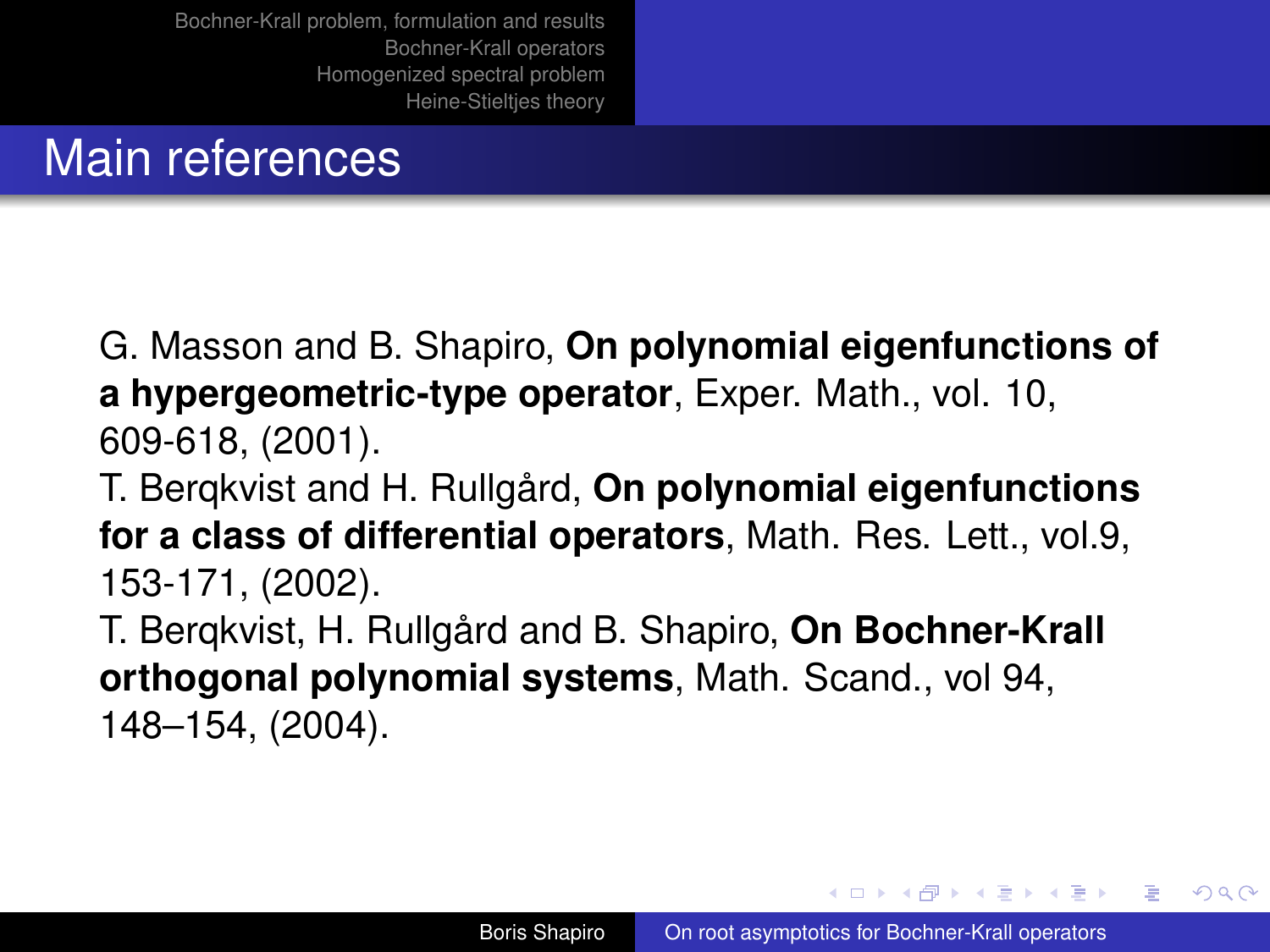# Main references continued

J. Borcea, B. Shapiro, **Root asymptotics of spectral polynomials for the Lamé operator**, Comm.Math.Phys, vol 282 (2008) 323–337.

J. Borcea, R. Bøgvad and B. Shapiro, **Homogenized spectral pencils for exactly solvable operators: asymptotics of polynomial eigenfunctions**, Publ. RIMS, vol 45 (2009) 525–568.

T. Bergkvist, **On asymptotics of polynomial eigenfunctions for exactly-solvable differential operators**, J. Approx. Theory 149 (2007), no. 2, 151–187.

(ロ) (個) (目) (手)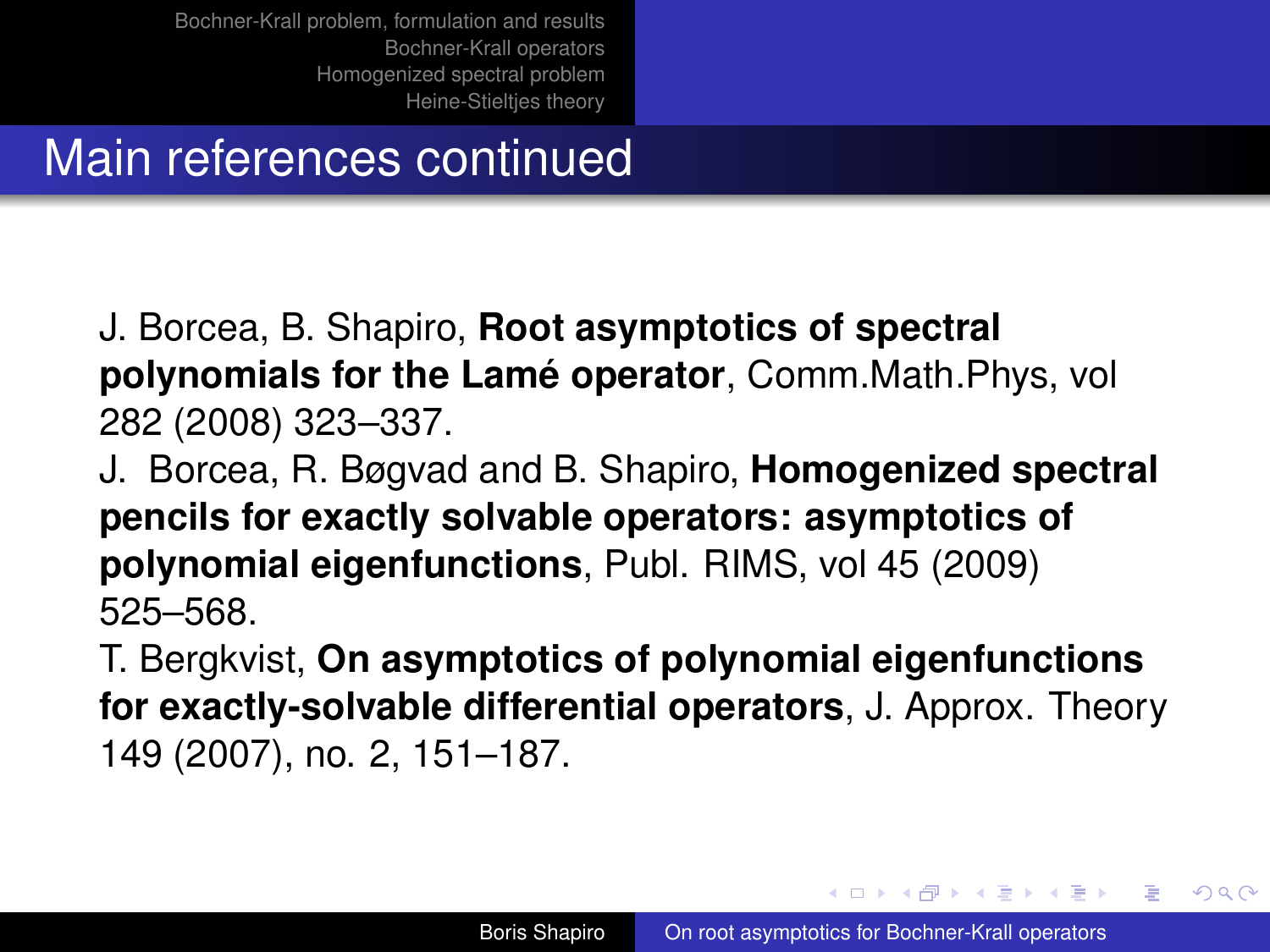# Bochner-Krall problem

**Definition 1.** An operator  $T = \sum_{i=1}^{k} Q_i(z) \frac{d^i}{dz^i}$ *dz<sup>i</sup>* is called **Bochner-Krall** if deg  $Q_i(z) \leq i$  and there exists a value *i* such that deg  $Q_i(z) = i$ .

Obviously,  $T(z^j) = a_j z^j + \text{lower order terms, i.e. } T \text{ acts}$ diagonally in the monomial basis.

**Lemma.** For any Bochner-Krall operator *T* and sufficiently large *n* there exists a unique eigenpolynomial *pn*(*z*) of degree *n*.

In fact, S.Bochner has shown in 1929 that any linear differential univariate operator having an infinite sequence of polynomial eigenfunctions is a Bochner-Krall operator.

イロト イ団 トイヨ トイヨ トー

<span id="page-4-0"></span>ă,  $QQ$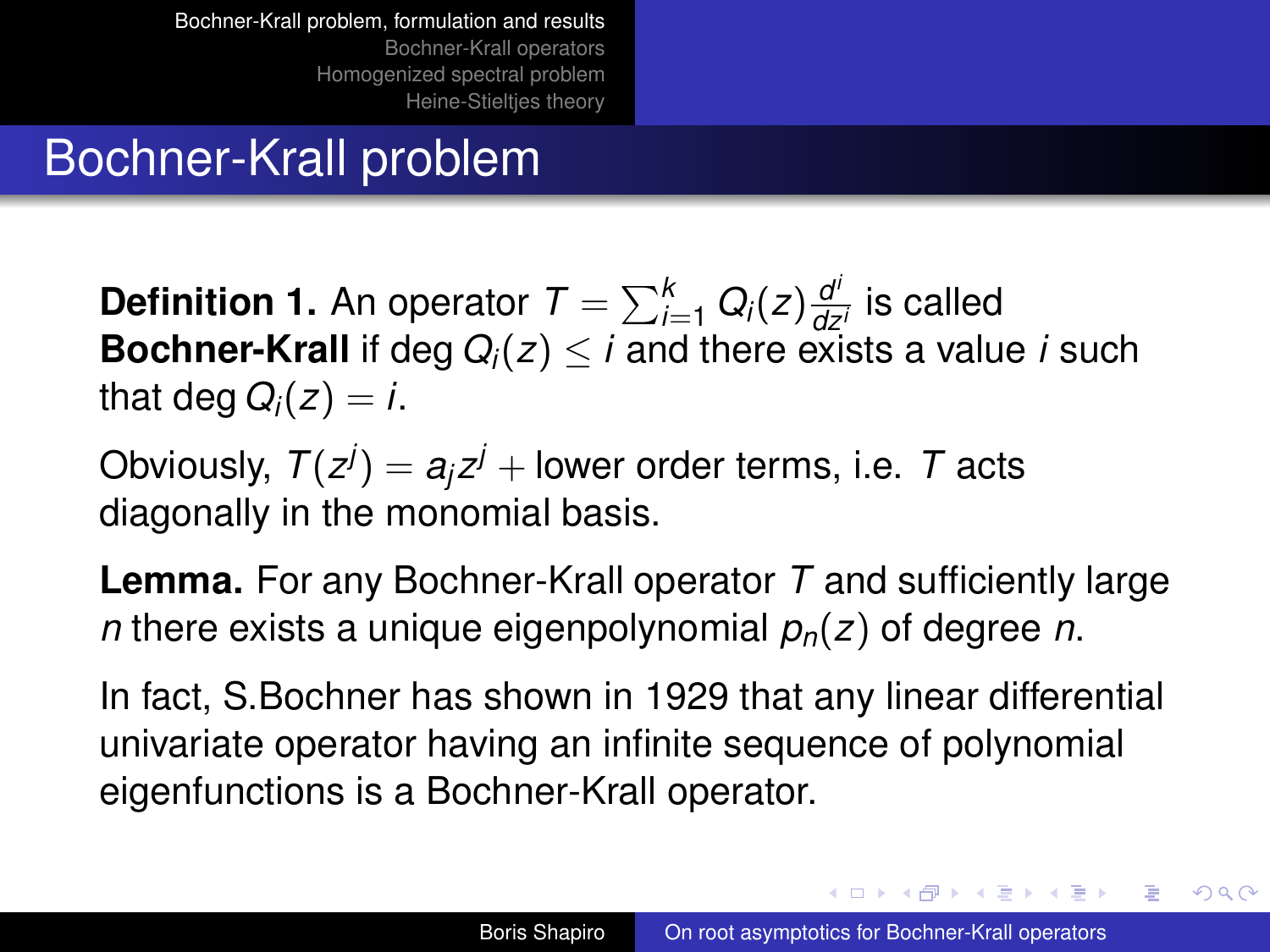# Bochner-Krall problem, cont.

#### Problem (Bochner (1929), Krall (1938))

*Which Bochner-Krall operators have orthogonal polynomials (with respect to a positive or a signed measure supported on* R*) as their sequences of eigenpolynomials?*

#### Lemma (Bochner)

*A Bochner-Krall operator having a sequence of orthogonal polynomials (BKOPS) must be of even order and formally self-adjoint.*

∢ ロ ▶ ∢ 何 ▶ ∢ 后 ▶ ∢ 后 ▶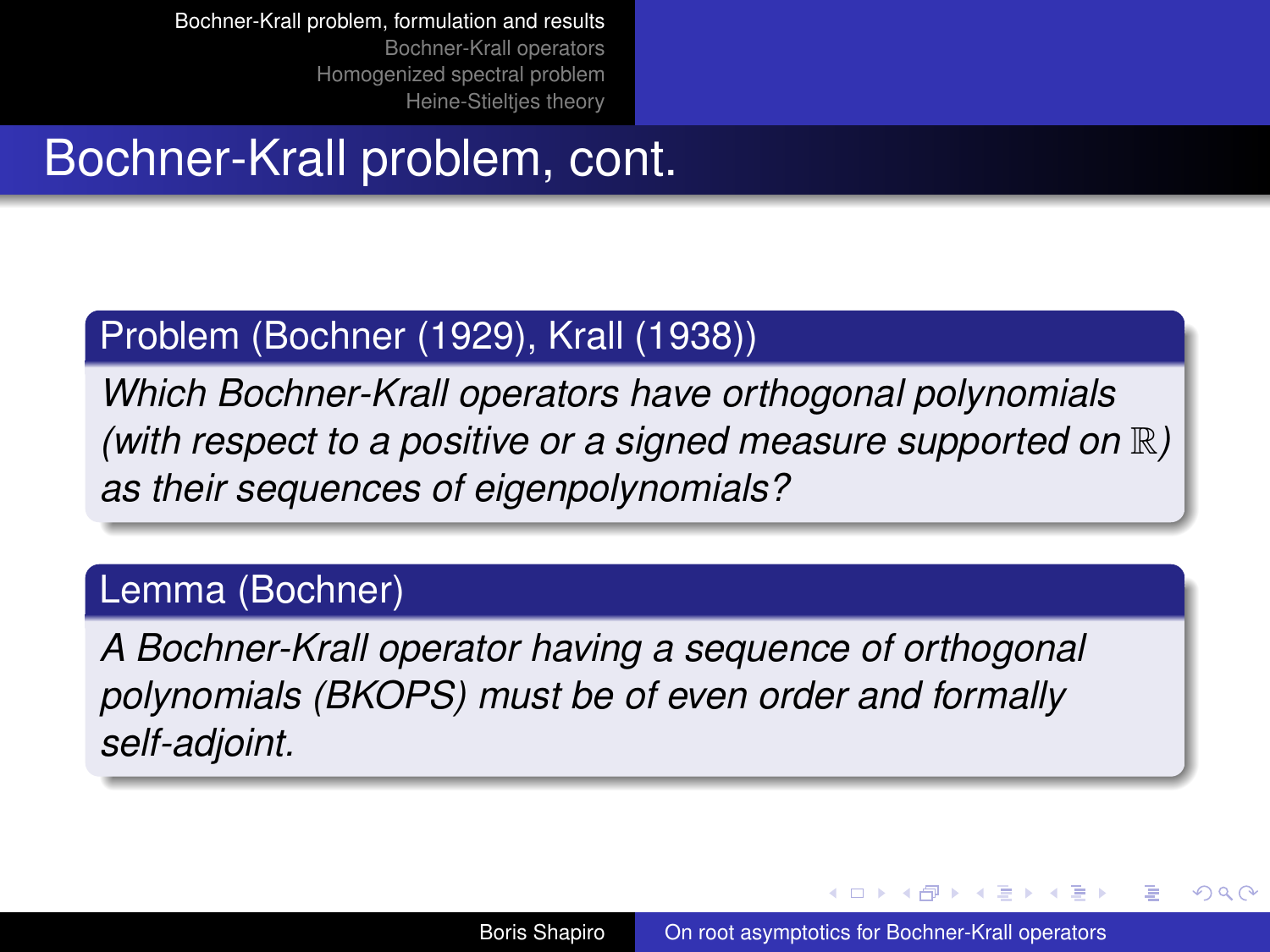# Bochner-Krall problem, cont.

#### Theorem (Bochner)

*The only second order BKOPS correspond to four classical orthogonal polynomial families: Jacobi, Bessel, Laguerre and Hermite polynomials.*

#### Theorem (Krall)

*The fourth order BKOPS additionally contain three more families: the Legendre-type, the Laguerre-type, the Jacobi-type polynomials.*

イロメ イ押 メイヨメ イヨメ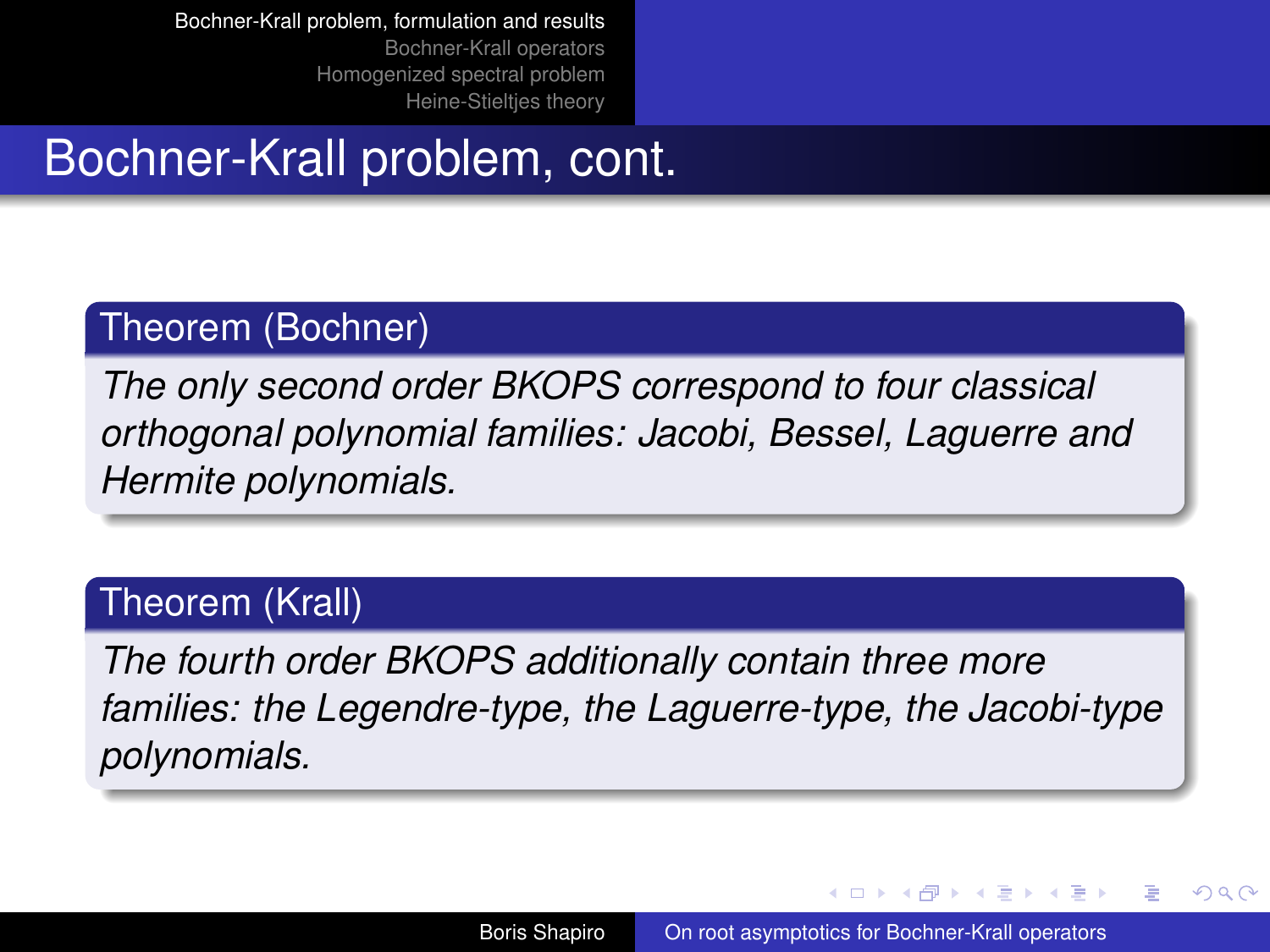# Bochner-Krall problem, cont.

For orders exceeding 4 the complete answer is still unknown!!!

All known BKOPS have distributional weights of the form  $w = u + v$ , where *u* is a classical orthogonal weight and *v* consists of some point masses supported on the boundary of the support of *u*.

It is conjectured that this is true for all BKOPS.

It is also conjectured that the leading coefficient of a BKOPS is a power of either linear or quadratic polynomial.

イロト イ押ト イヨト イヨト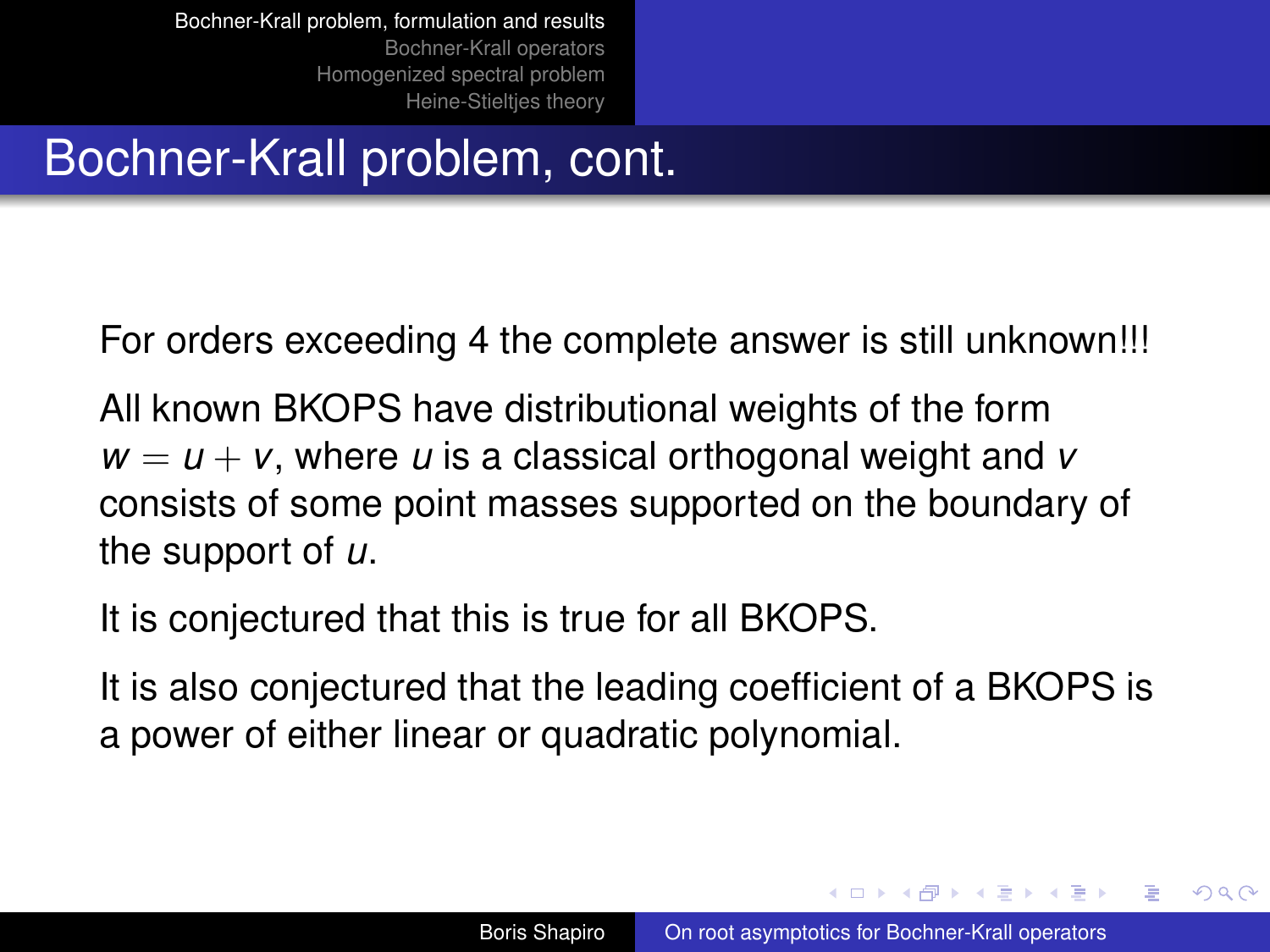# Bochner-Krall problem, cont.

#### Theorem (Kwon-Lee)

*The only BKOPS with compactly supported positive measure on* R *as the Jacobi-type polynomials, i.e. after an appropriate linear real change of variables they are orthogonal w.r.t*

$$
w = (1-x)^{\alpha}(1+x)^{\beta}H(1-x^2) + c\delta(x-1) + d\delta(x+1),
$$

*where*  $\alpha$ ,  $\beta$  > −1 *and*  $c$ ,  $d$  > 0, *and*  $H(x)$  *is the Heaviside step function.*

イロメ イ押 メイヨメ イヨメ

つへへ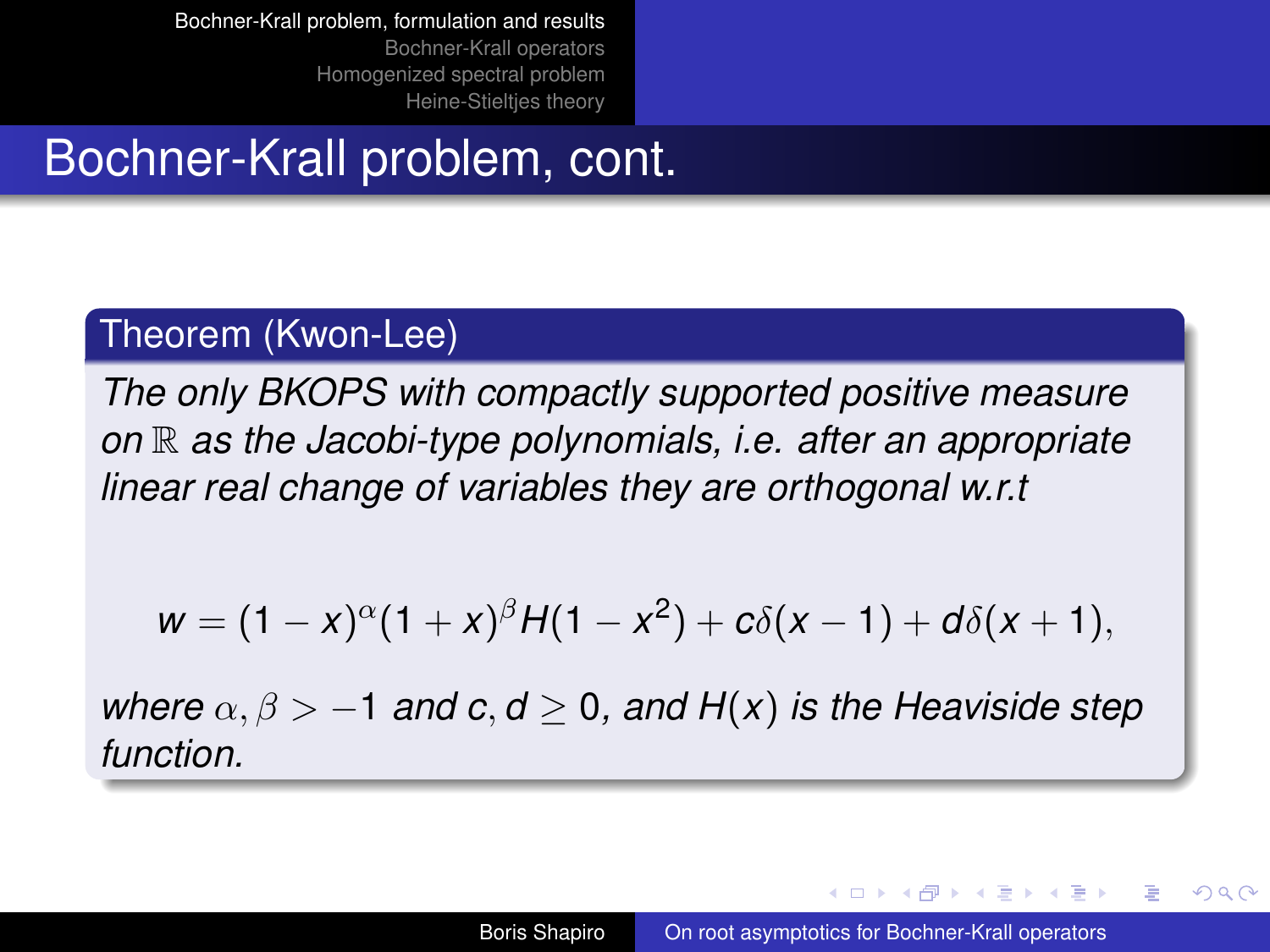[Non-degenerate case](#page-11-0) [Degenerate case](#page-16-0)

# Main problem and examples

**Our main problem.** Given an arbitrary Bochner-Krall operator *T* describe the root asymptotics for the polynomial sequence  $\{p_n(z)\}.$ 

#### <span id="page-9-0"></span>**Examples**

$$
T_1 = z(z - 1)(z - l)\frac{d^3}{dz^3}
$$
  
\n
$$
T_2 = (z - l)(z + l)(z - 2 + 3l)(z - 3 - 2l)\frac{d^4}{dz^4}
$$
  
\n
$$
T_3 = (z - l)(z + l)(z - 2 + 3l)(z - 3 - 2l)(z + 3)\frac{d^5}{dz^5}
$$
  
\n
$$
T_4 = (z^2 + 1)(z - 2 + 3l)(z - 3 - 2l)(z + 3)(z + 1 + l)\frac{d^6}{dz^6}
$$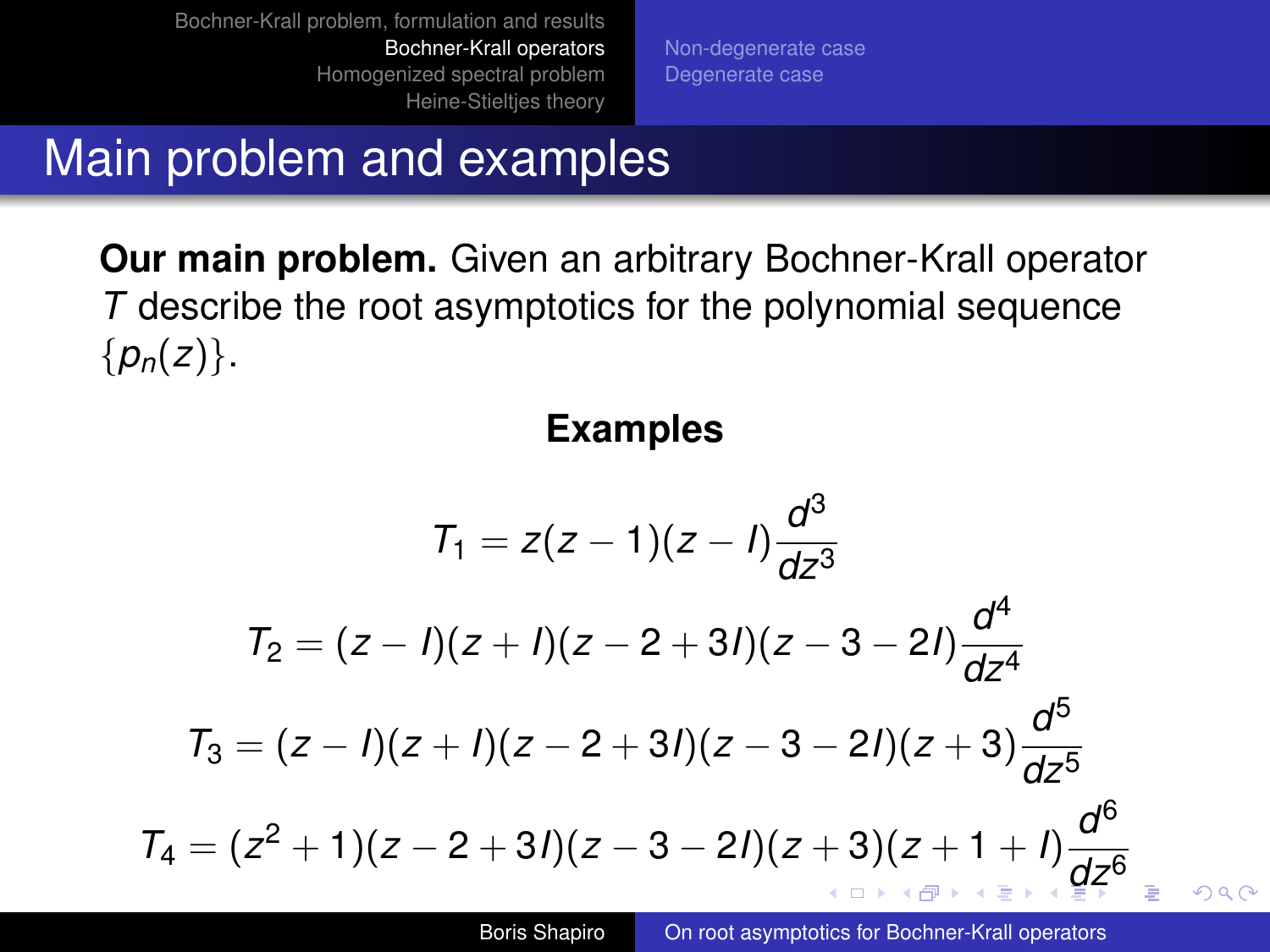[Non-degenerate case](#page-11-0) [Degenerate case](#page-16-0)

# Roots of eigenpolynomials



Figur[e](#page-11-0) : Roots of  $p_{55}(z)$  for the a[bov](#page-9-0)e *[T](#page-9-0)*['s.](#page-10-0)

<span id="page-10-0"></span> $290$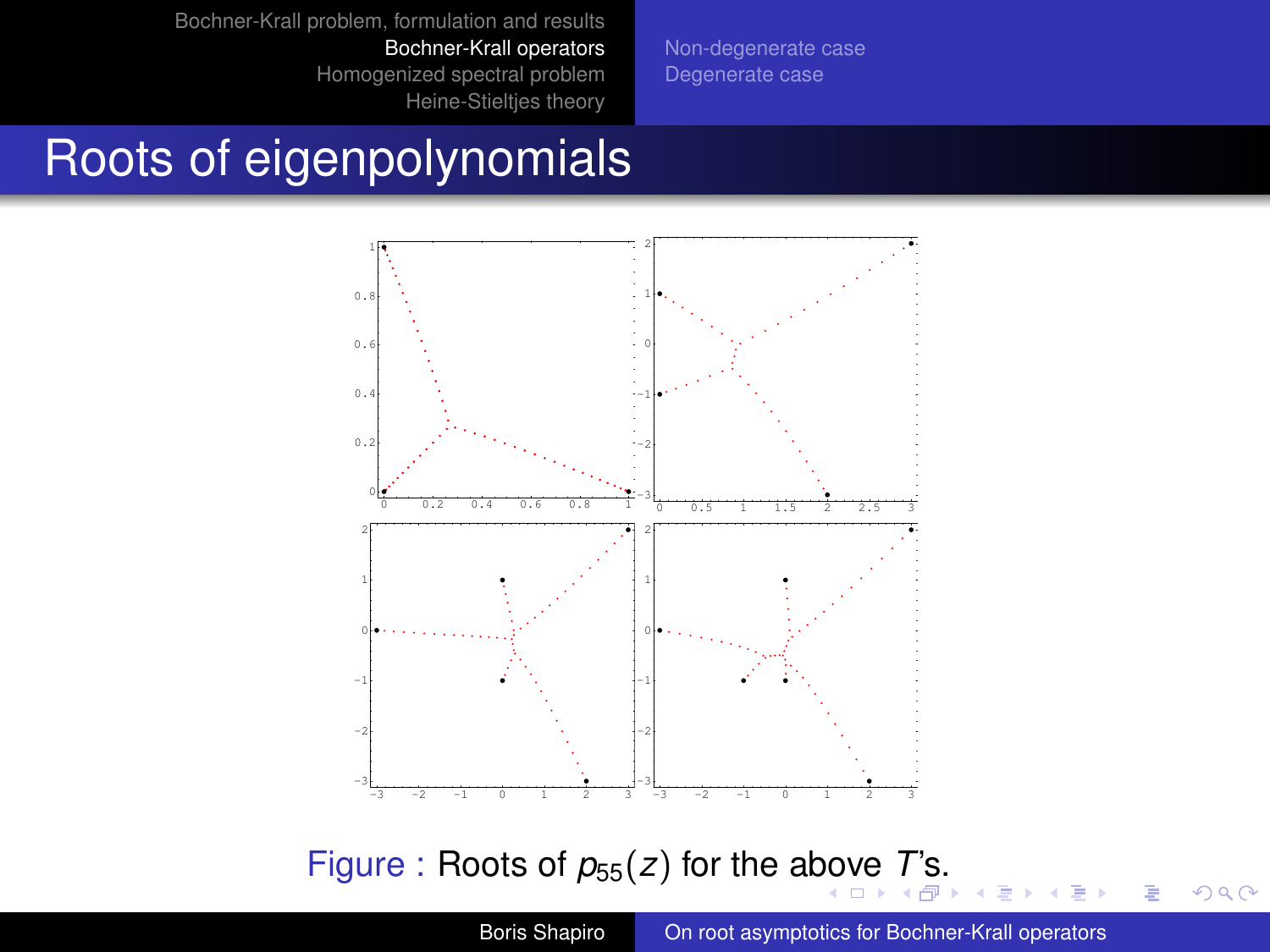[Non-degenerate case](#page-11-0) [Degenerate case](#page-16-0)

## Basic Definitions

**Definition 3.** Cauchy transform of a (complex-valued) measure  $\rho$  satisfying  $\int_{\mathbb C} d\rho(\xi) < \infty$  is given by

$$
C_{\rho}(z)=\int_{\mathbb{C}}\frac{d\rho(\xi)}{z-\xi}.
$$

**Example.** If  $d\rho(z) = \frac{1}{\pi\sqrt{1-x^2}}, x \in [-1,1]$  then  $C_\rho = \frac{1}{\sqrt{z^2}}$ <mark>⊥\_\_</mark> in  $\mathbb{C} \setminus [-1,1]$ 

**Definition 1.1.** A Bochner-Krall operator  $\mathcal{T} = \sum_{i=1}^k Q_i(z) \frac{d^i}{dz^i}$  $\frac{a}{dz^i}$  is called of **non-degenerate** if deg  $Q_k(z) = k$ .

メロメメ 御きメ 老き メ 悪き し

<span id="page-11-0"></span>÷.  $QQ$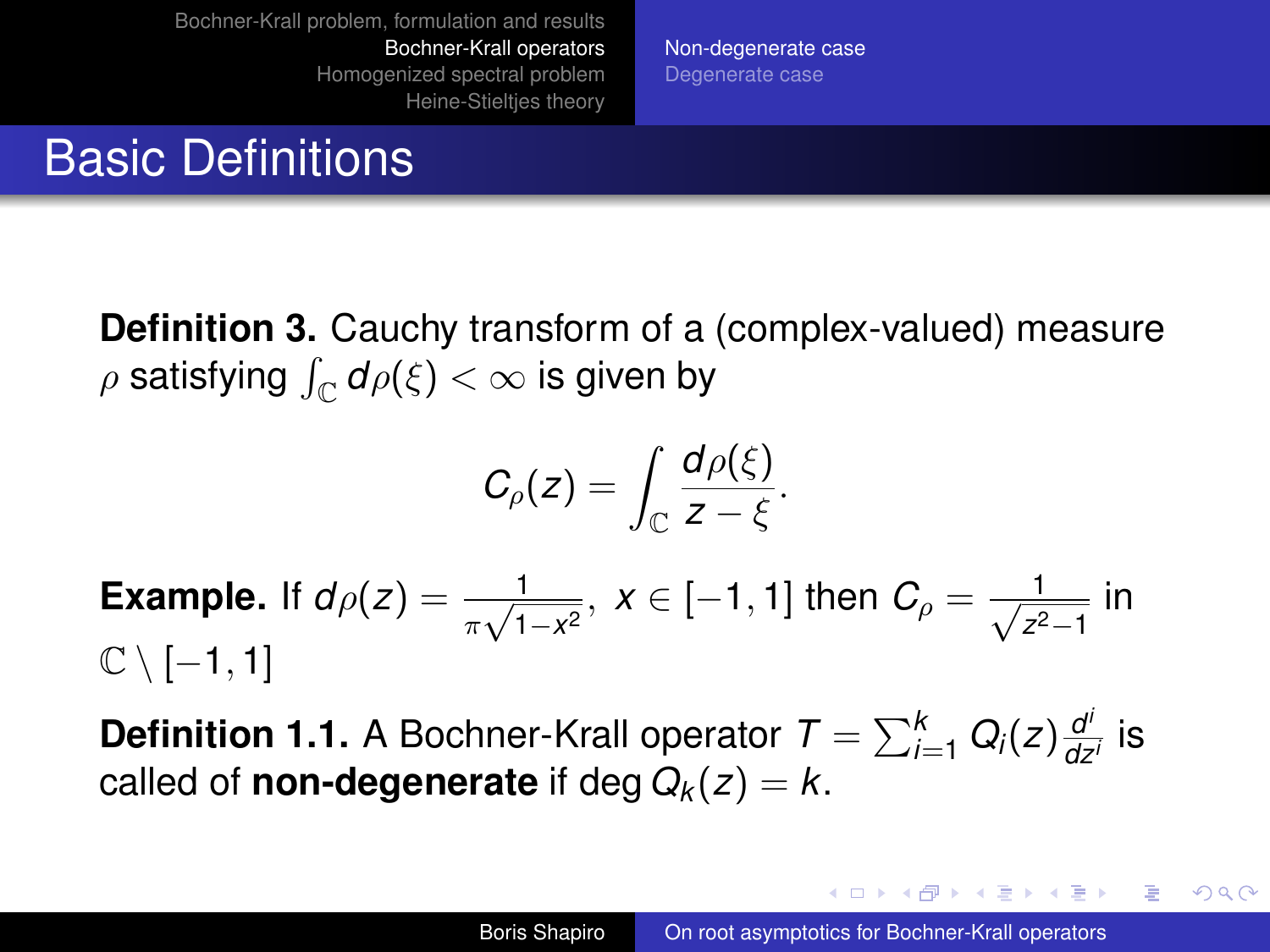First results

[Non-degenerate case](#page-11-0) [Degenerate case](#page-16-0)

#### **Proposition 1.2.** Assuming that each  $p_n(z)$  is monic and that  $\Psi(z) = \lim_{n \to \infty} \frac{p'_n(z)}{n p_n(z)}$  $\frac{p_n'(z)}{np_n(z)}$  exists in some open neighborhood Ω of  $\mathbb C$ one gets that  $\Psi(z)$  satisfies in  $\Omega$  the algebraic equation

$$
Q_k(z)\Psi^k(z)=1.
$$

**Theorem 1.1,** H. Rullgård. Let *Q<sup>k</sup>* (*z*) be a monic degree *k* polynomial.  $∃!$  probability measure  $\mu_0$  such that a) supp  $\mu_{\Omega}$  is compact: b) its Cauchy transform  $C_{\mu}$  satisfies the equation  $Q_k(z)C^k_\mu(z)=1$  almost everywhere in  $\mathbb C.$ 

イロト イ団 トイヨ トイヨ トー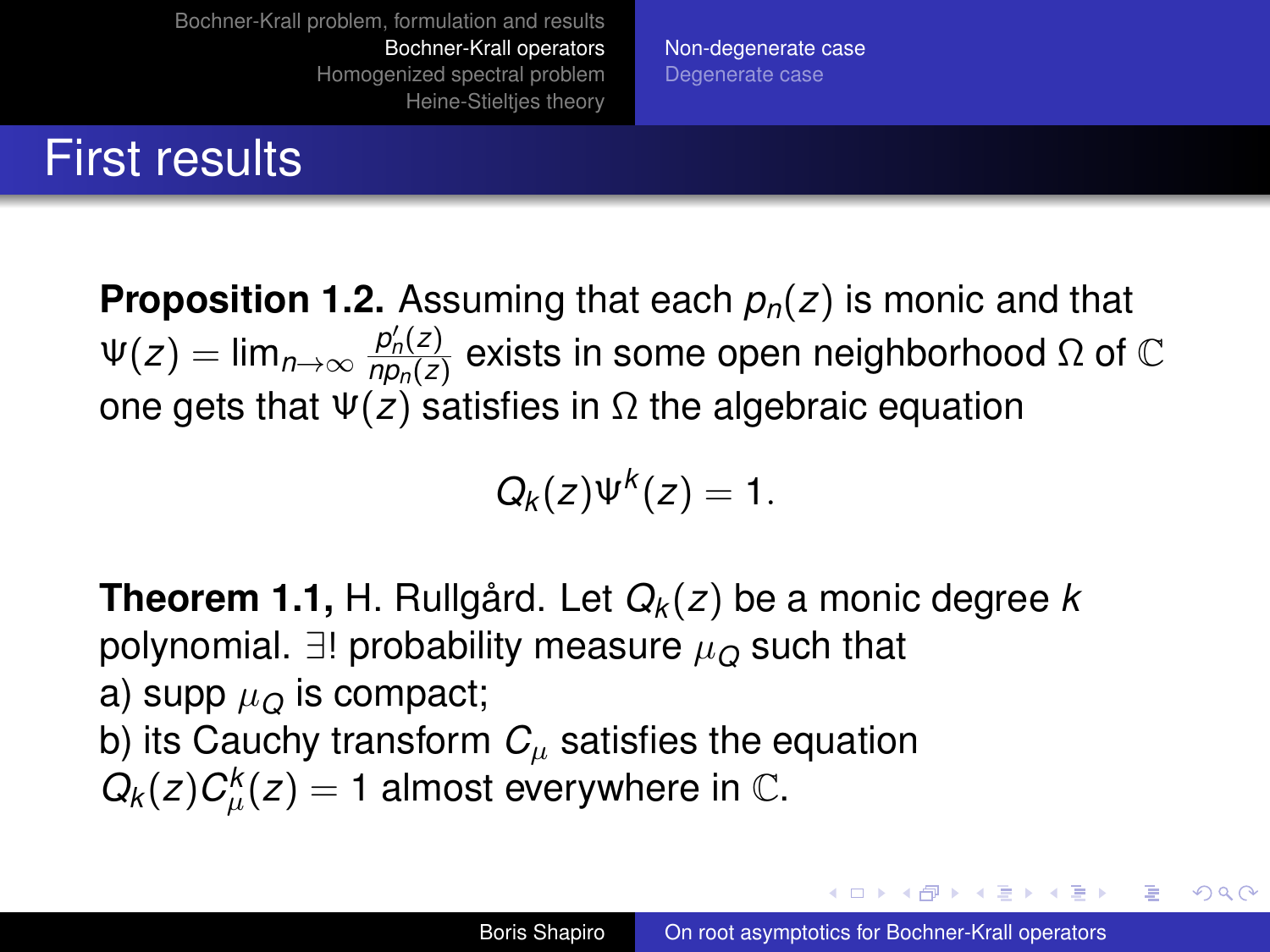[Non-degenerate case](#page-11-0) [Degenerate case](#page-16-0)

## Main Theorem

#### **Main theorem.** In the above notation

1) supp  $\mu_{\Omega}$  is a curvilinear tree which is straightened out by the analytic mapping

$$
\xi(z)=\int_a^z\frac{dz}{\sqrt[k]{Q_k(z)}}.
$$

2) supp  $\mu_{\Omega}$  contains all the zeros of  $Q_k(z)$  and is contained in the convex hull of those.

3) There is a natural formula for the angles between the branches and the masses of the branches satisfy Kirchhoff law.

イロト イ押 トイヨ トイヨ トー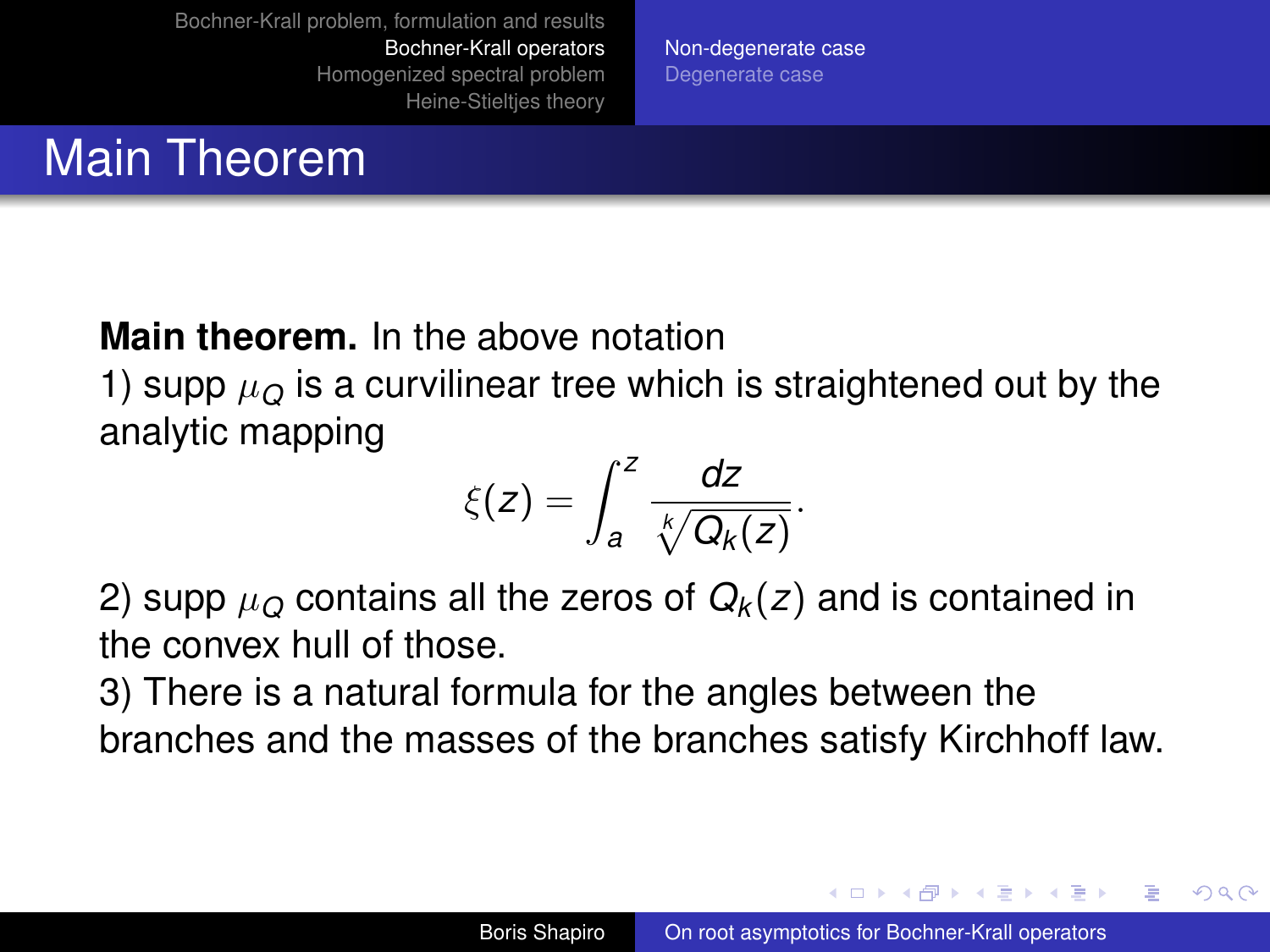[Non-degenerate case](#page-11-0) [Degenerate case](#page-16-0)

## **Illustration**



Figure : The measure  $\mu_Q$  before and after the transformation.

Here  $Q(z) = (z - 1)(z - 3)(z - 1)$ 

(ロ) (伊)

 $2990$ 

<span id="page-14-0"></span>B

 $\rightarrow$  3  $\pm$  3  $\rightarrow$ 

一 三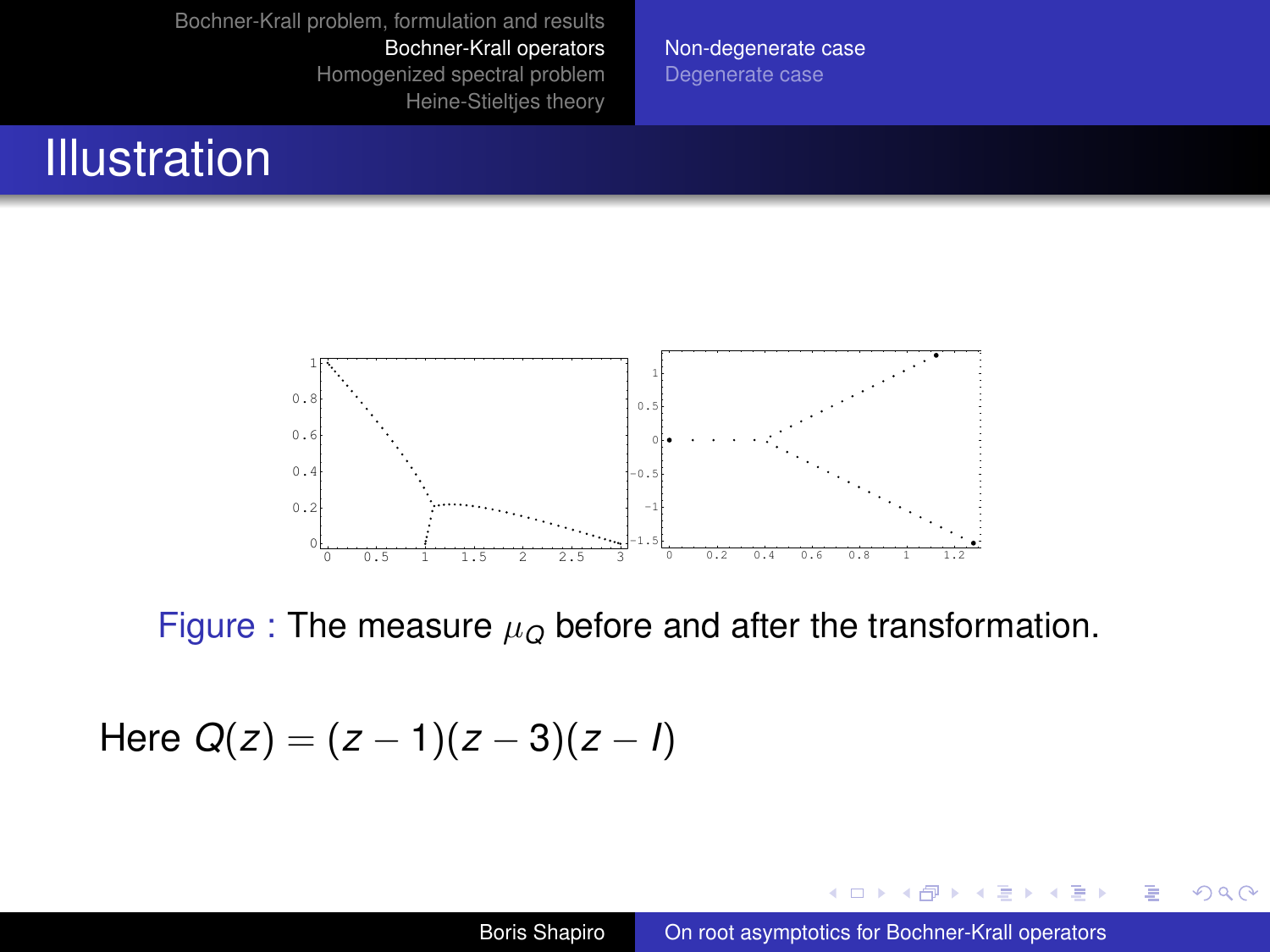[Non-degenerate case](#page-11-0) [Degenerate case](#page-16-0)

## Illustration cont.



Figure : Example of a  $\mu<sub>O</sub>$  with angles.

**Speculation.** Distribution should be related to the algebraic  $\mathsf{curve} \; \mathsf{y}^k = \mathsf{Q}_k(z)$  $\mathsf{curve} \; \mathsf{y}^k = \mathsf{Q}_k(z)$  $\mathsf{curve} \; \mathsf{y}^k = \mathsf{Q}_k(z)$  $\mathsf{curve} \; \mathsf{y}^k = \mathsf{Q}_k(z)$  $\mathsf{curve} \; \mathsf{y}^k = \mathsf{Q}_k(z)$  and Stokes lines for the [dif](#page-14-0)f[er](#page-0-0)e[nt](#page-15-0)[i](#page-16-0)[al](#page-0-0) [op](#page-34-0)erat[or.](#page-0-0)

<span id="page-15-0"></span> $298$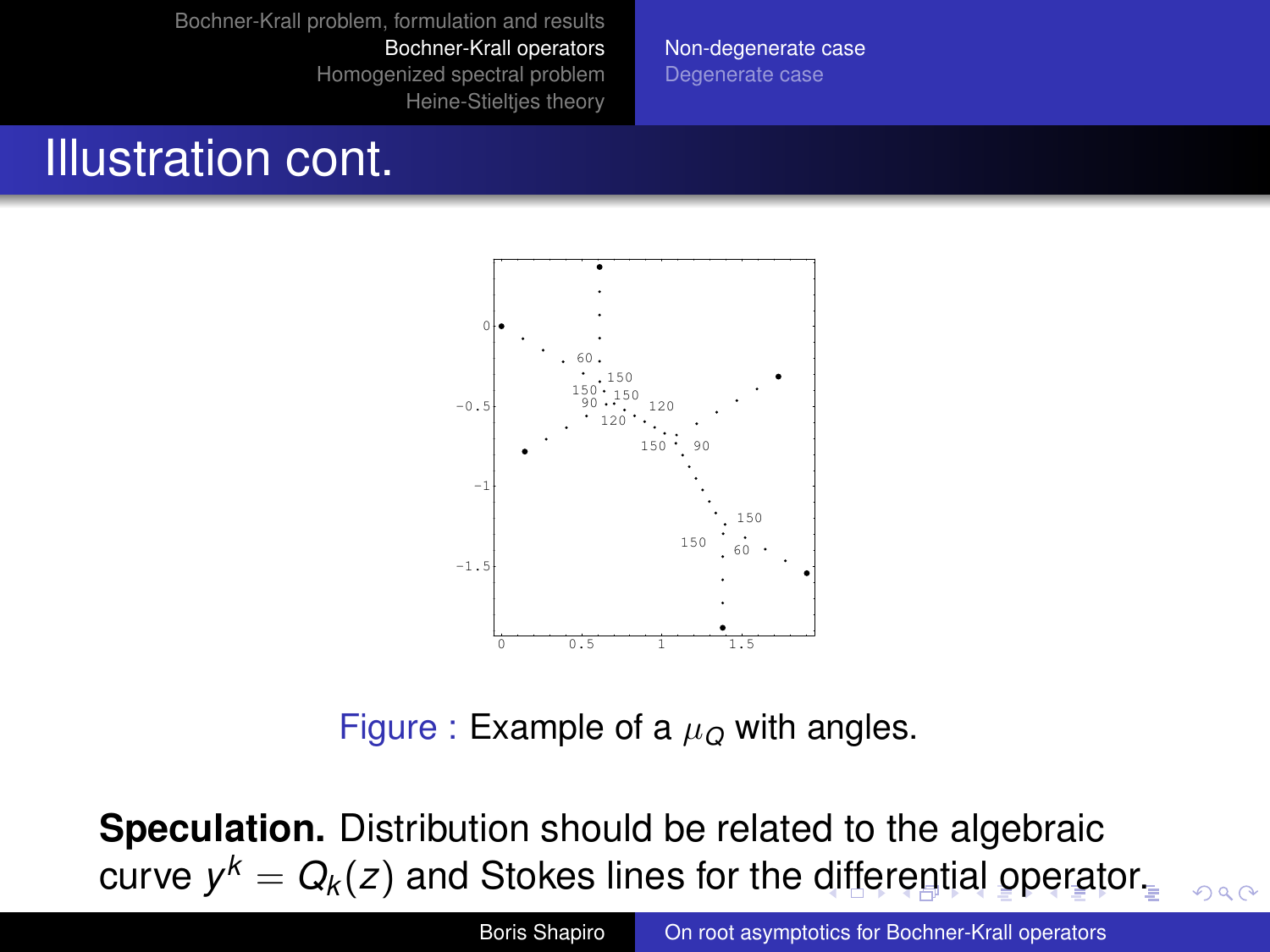[Non-degenerate case](#page-11-0) [Degenerate case](#page-16-0)

## Degenerate case

A Bochner-Krall operator *T* of order *k* is called **degenerate** iff deg  $Q_k < k$ .

Examples:  $T = z \frac{d^2}{dz^2} + (az + b) \frac{d}{dz}, T = \frac{d^2}{dz^2} + (az + b) \frac{d}{dz}$ *dz* leading to Laguerre resp. Hermite polynomials.

**Proposition.**The union of all roots of all polynomial eigenfunctions of a Bochner-Krall operator *T* is unbounded if and only if *T* is degenerate.

**Question.** Given a degenerate *T* with the family of eigenpolynomials  $\{p_n(z)\}\$  how fast does the maximum modulus among the roots of  $p_n(z)$  grow?

イロト イ団 トイヨ トイヨ トー

<span id="page-16-0"></span>ă,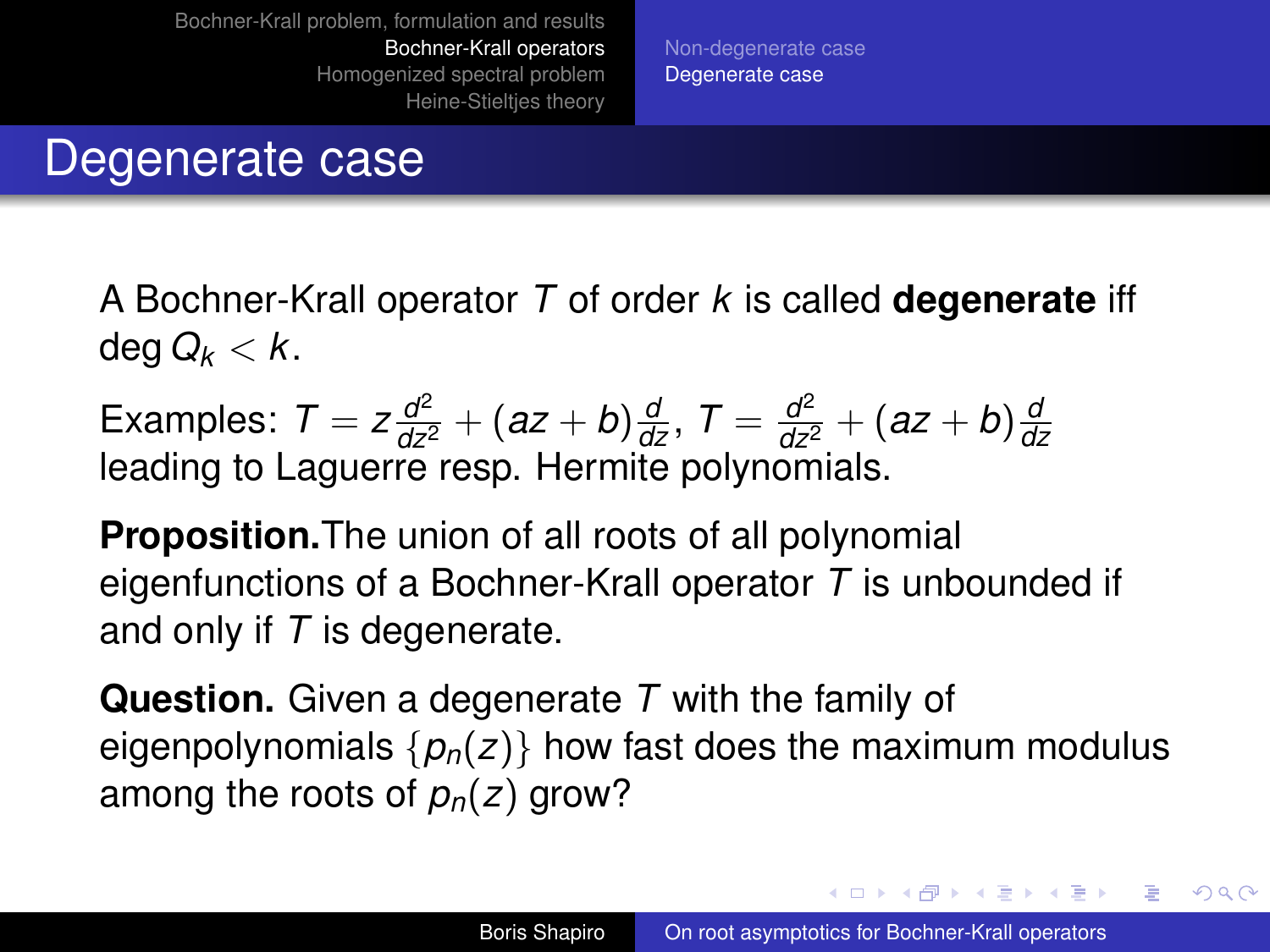[Non-degenerate case](#page-11-0) [Degenerate case](#page-16-0)

## Main Conjecture

**Conjecture.** (T.Bergkvist) Given a degenerate  $T = \sum_{j=1}^{k} Q_j(z) \frac{d^j}{dz^j}$  denote by *j*<sub>0</sub> the largest *j* for which  $deg Q_i(z) = j$ . Then

$$
\lim_{n\to\infty}\frac{r_n}{n^d}=c_T
$$

where  $c_{\text{T}} > 0$  is a positive constant and

$$
d:=\max_{j\in [j_0+1,k]}\left(\frac{j-j_0}{j-\deg Q_j}\right).
$$

イロト イ団 トイヨ トイヨ トー

B

 $QQ$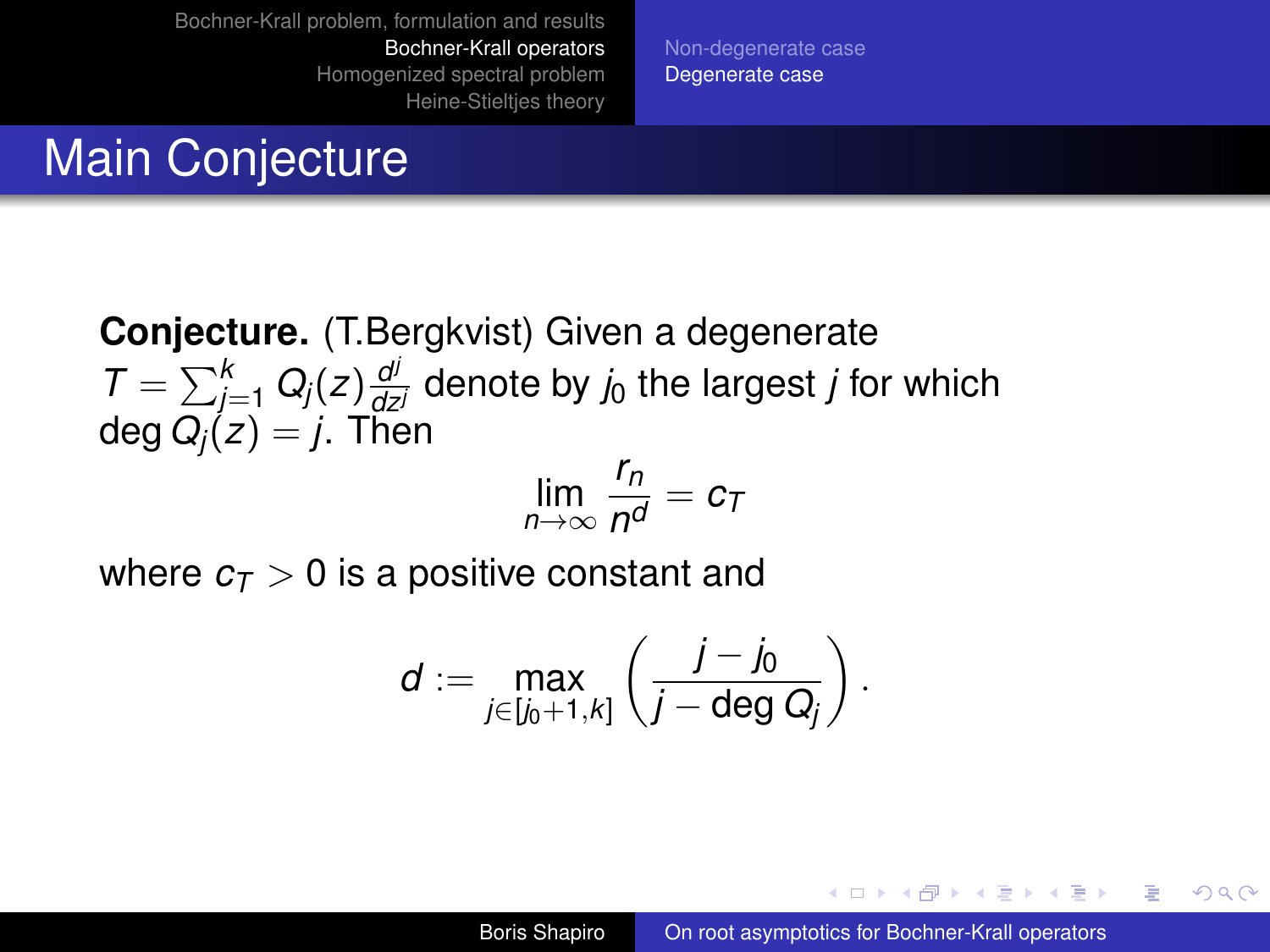[Non-degenerate case](#page-11-0) [Degenerate case](#page-16-0)

# Main Conjectural Corollary

The Cauchy transform  $C(z)$  of the asymptotic root measure  $\mu$ of the scaled eigenpolynomial  $q_n(z) = p_n(n^d z)$  of a degenerate *T* satisfies the following algebraic equation for almost all complex *z*:

$$
\mathsf{z}^{j_0}C^{j_0}(\mathsf{z})+\sum_{j\in\mathsf{A}}\alpha_{j,\mathsf{deg}\,Q_j}\mathsf{z}^{\mathsf{deg}\,Q_j}C^j(\mathsf{z})=1,
$$

where *A* is the set consisting of all *j* for which the maximum *d* := max<sub>*j*∈[*j*<sub>0</sub>+1,*k*] ( $\frac{j-j_0}{j-\deg}$ </sub> *j−l*eg*Q<sub>j</sub>*) is attained, i.e.  $A = \{j : (j - j_0)/(j - \deg Q_j) = d\}.$ 

イロト イ押 トイヨ トイヨ トー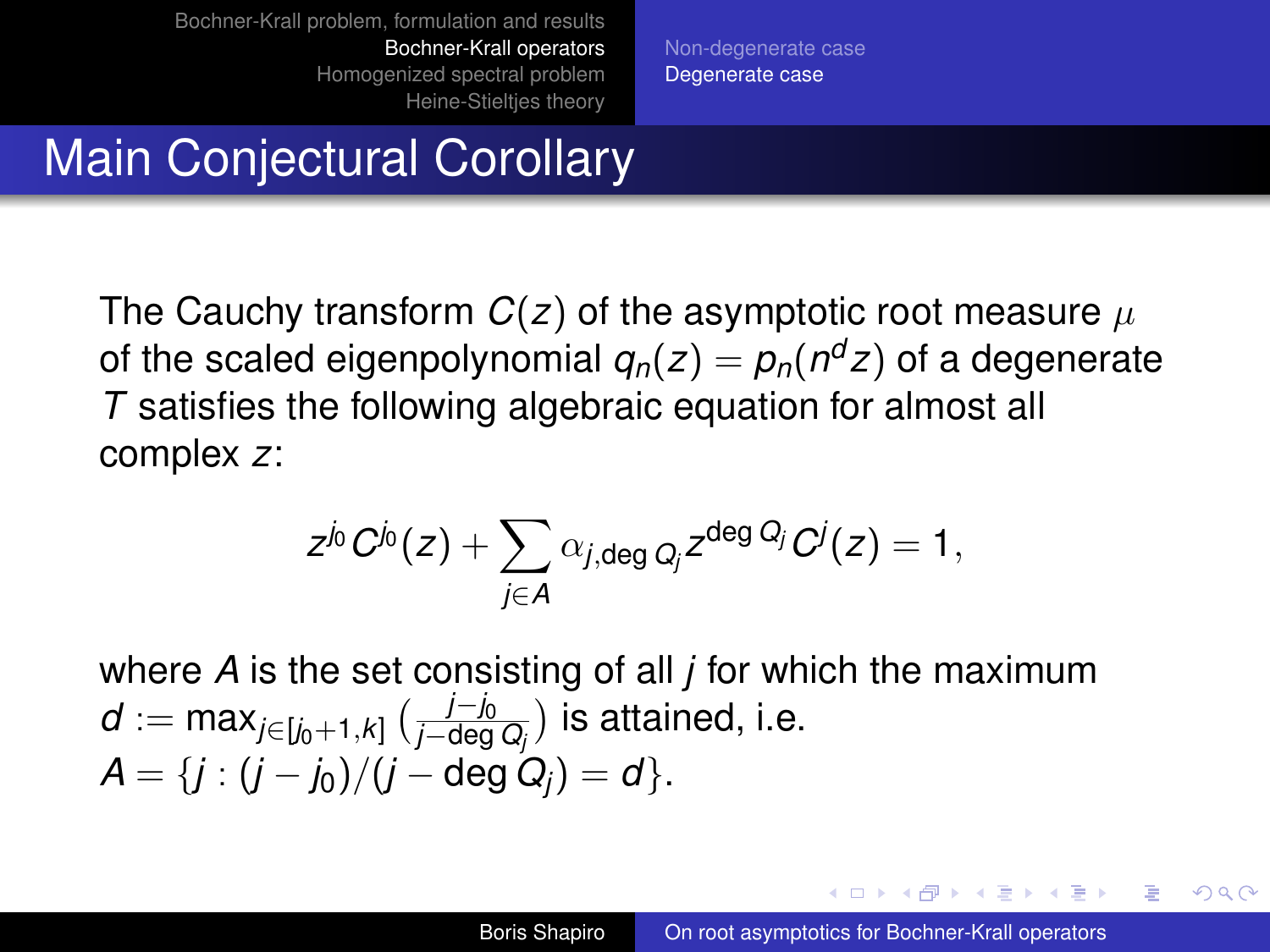[Degenerate case](#page-16-0)

## **More Pictures**



#### Figure : Degenerate case.

Boris Shapiro **[On root asymptotics for Bochner-Krall operators](#page-0-0)** 

 $\mathbf{y} \rightarrow \mathbf{z}$ 

E ×  $\mathcal{A}$ 

÷.

 $299$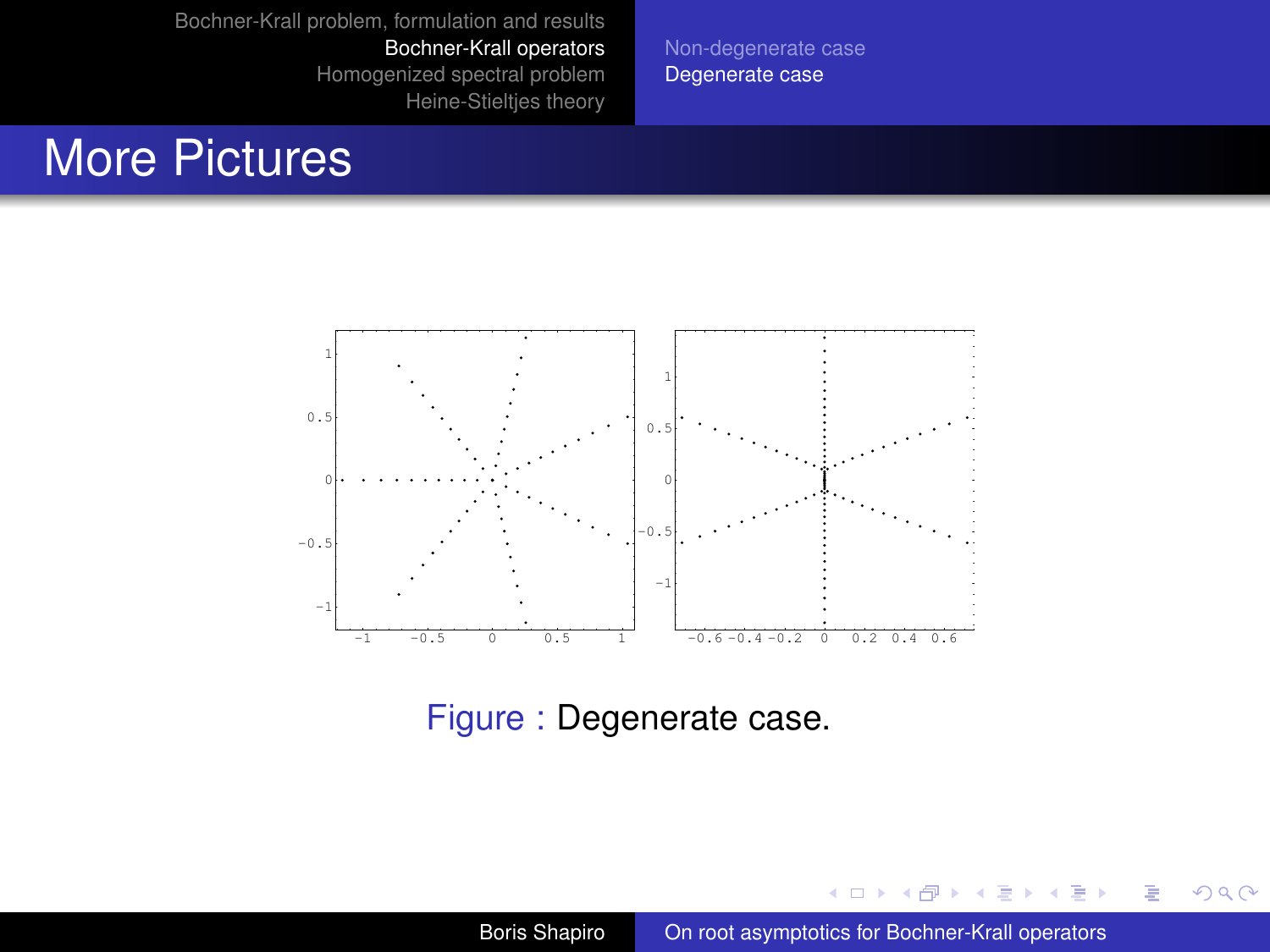[Non-degenerate case](#page-11-0) [Degenerate case](#page-16-0)

What do we need to solve Bochner-Krall problem?

#### Problem (Seems doable)

*Assuming that Bergkvist's conjecture is settled, deduce the information about the support and the density of the measure from the above algebraic equation.*

In particular,

#### **Conjecture**

*The support of the measure satisfying a.e. the algebriac equation of T.Bergkvist is always a tree.*

<span id="page-20-0"></span>イロト イ伊 トイヨ トイヨト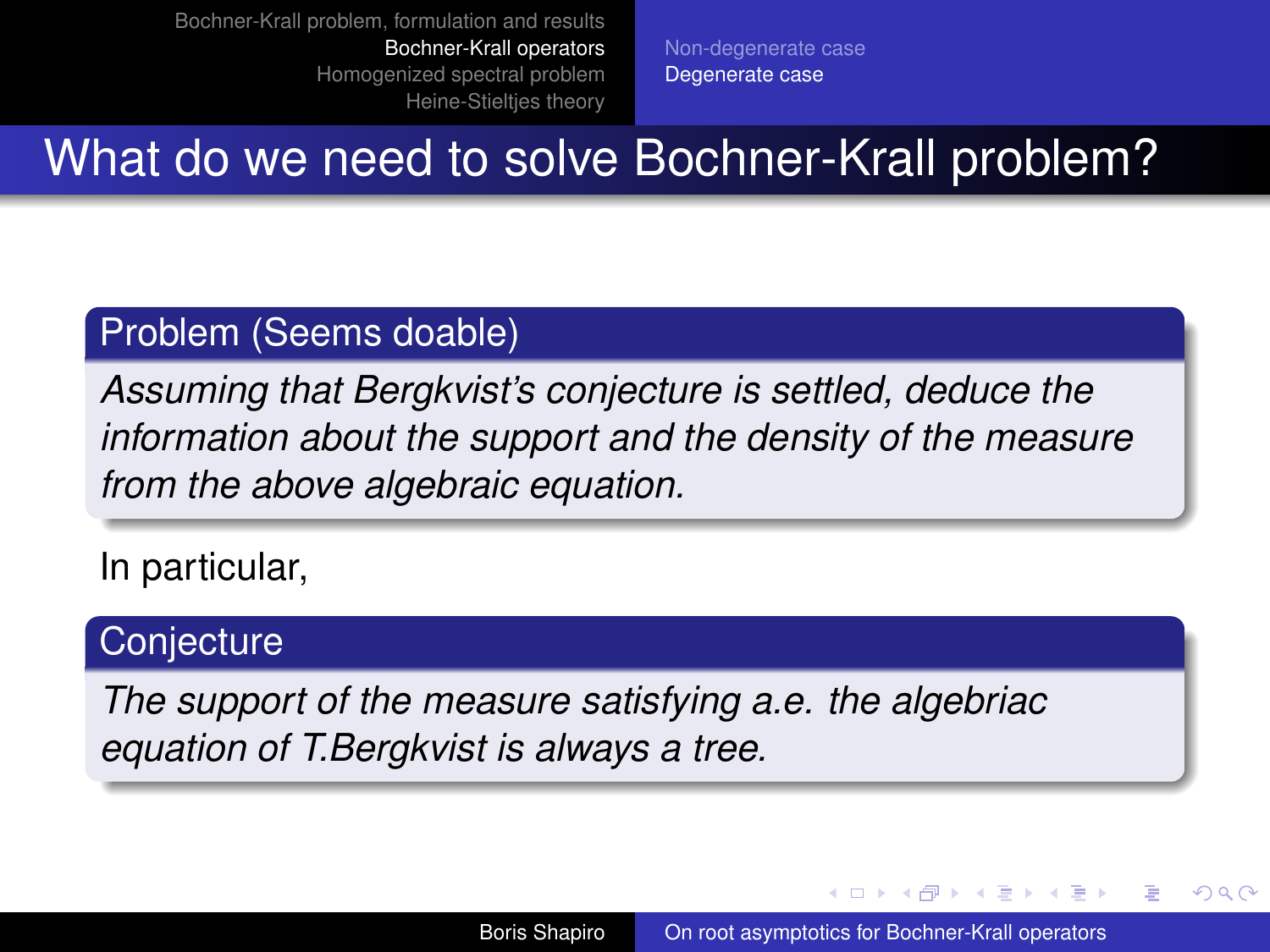[Non-degenerate case](#page-11-0) [Degenerate case](#page-16-0)

# What do we need to solve Bochner-Krall problem? cont.

#### Problem

*Assuming that* {*pn*(*x*)} *is an OPS with respect to a positive measure with unbounded (connected?) support on* R*, is there an asymptotic root-counting measure for the scaled roots of* {*pn*(*x*)}*?*

#### Problem

*If such a measure exists, can one get it explicitly for some natural classes of OPS?*

(Such results are known if the support is compact but in the unbounded case there seems to be no inf[orm](#page-20-0)[at](#page-22-0)[i](#page-20-0)[on](#page-21-0)[!\)](#page-22-0)

<span id="page-21-0"></span> $\Omega$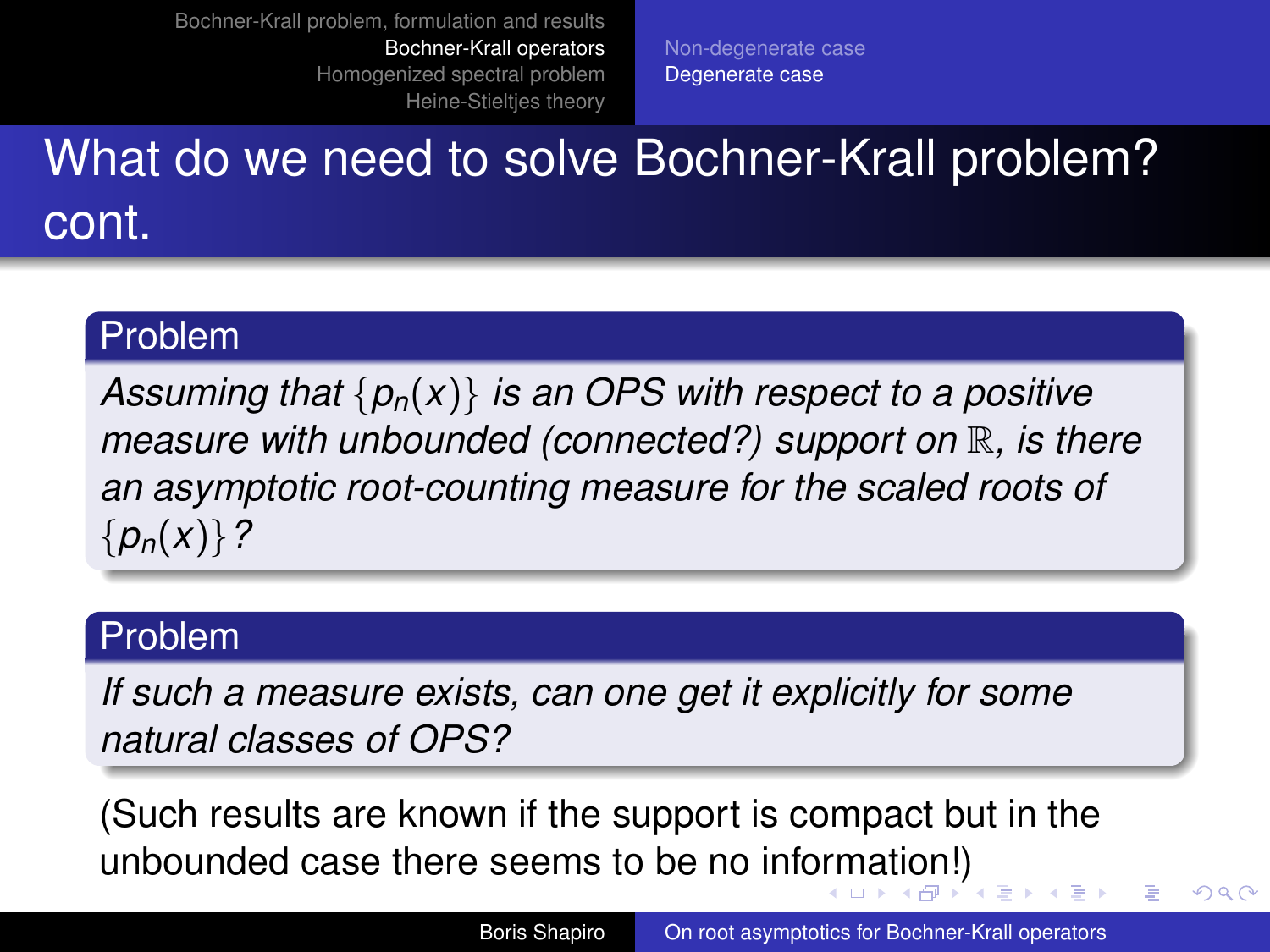# Homogenized stuff (non-degenerate case so far)

Only the leading coefficient was important in the previous set-up which is unfare! To improve the situation we use (following Wasow, Fedoryuk etc) the *homogenized spectral problem* of the form

$$
T_{\lambda}=\sum_{i=0}^k Q_i(z)\lambda^{k-i}\frac{d^i}{dz^i},
$$

where each  $Q_i(x) = a_{ii}z^i + a_{i,i-1}z^{i-1} + \ldots$  is a polynomial of degree *i*.

<span id="page-22-0"></span>イロト イ押 トイヨ トイヨ トー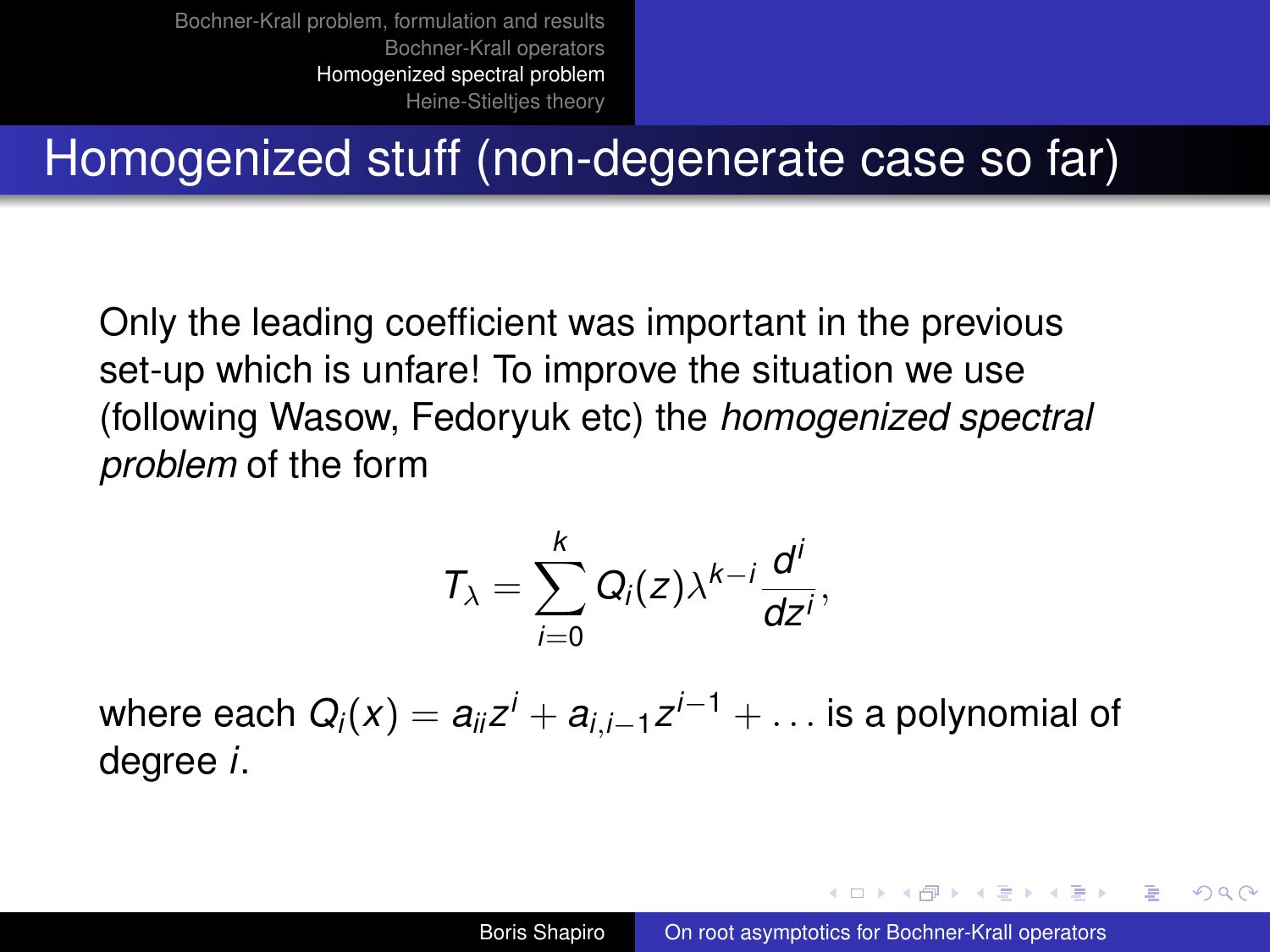## basic facts

**Definition** . A non-degenerate *T* is called **of general type** iff  $\sum_{i=1}^k$  $\sum_{i=0}^{k} a_{ii} \lambda^{k-i} = 0$  has *k* distinct zeros.

#### **Proposition 2.1.** If *T* is of general type,

1) for all sufficiently large *n* there exist exactly *k* distinct values  $\lambda_{n,j},\ j=1,\ldots,k$  of the spectral parameter  $\lambda$  such that the operator  $T_{\lambda}$  has a polynomial eigenfunction  $p_{n,i}(z)$  of degree *n*.

2) Asymptotically  $\lambda_{n,i} \sim n\lambda_i$  where  $\lambda_1, \ldots, \lambda_k$  is the set of roots of the algebraic equation  $\sum_{i=0}^k a_{i,i}x^{k-i}=0$ .

イロト イ押 トイヨ トイヨ トー

Þ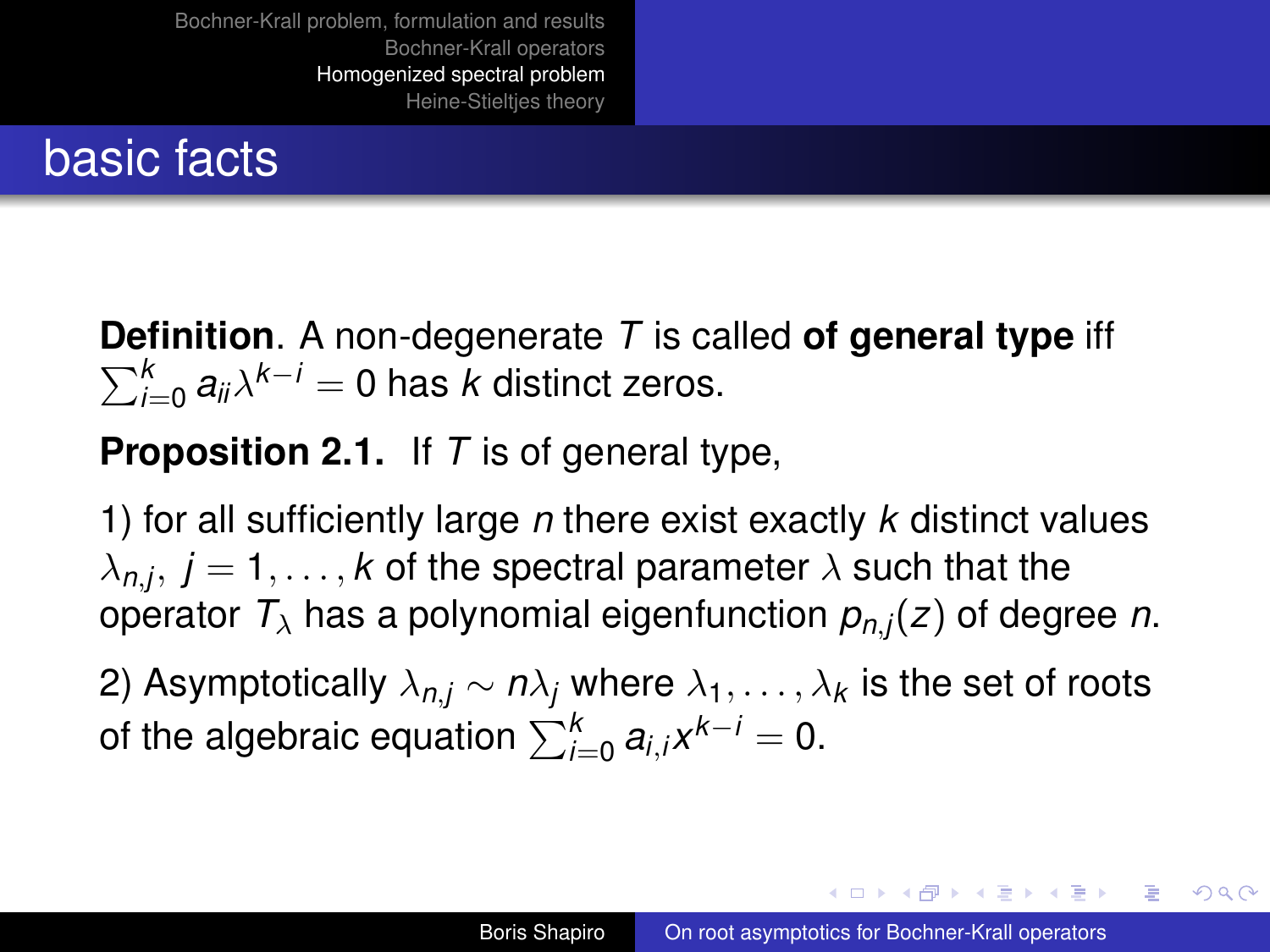## basci conjectures

**Conjecture 1.** If T is of general type and all  $\lambda_1, \ldots, \lambda_k$  have distinct arguments then for each  $j = 1, \ldots, k$   $\exists$ ! probability measure  $\mu_i$  with compact support whose Cauchy transform  $C_i(z)$  satisfies almost everywhere in  $\mathbb C$ 

$$
\sum_{i=1}^k Q_i(z)(\lambda_j C_j(z))^i = 0.
$$

 $\mathsf{Conjecture\ 2.}\ \mathcal{C}_j(z)=\mathsf{lim}_{n\to\infty}\frac{p'_{n,j}(z)}{\lambda_n\cdot\mathsf{Im}\ n(z)}$  $\frac{\mu_{n,j}(z)}{\lambda_{n,j}\rho_{n,j}(z)}$  outside the support of  $\mu_i$  which is the union of finitely many segments of analytic curves.

イロト イ団 トイヨ トイヨ トー

<span id="page-24-0"></span>ă,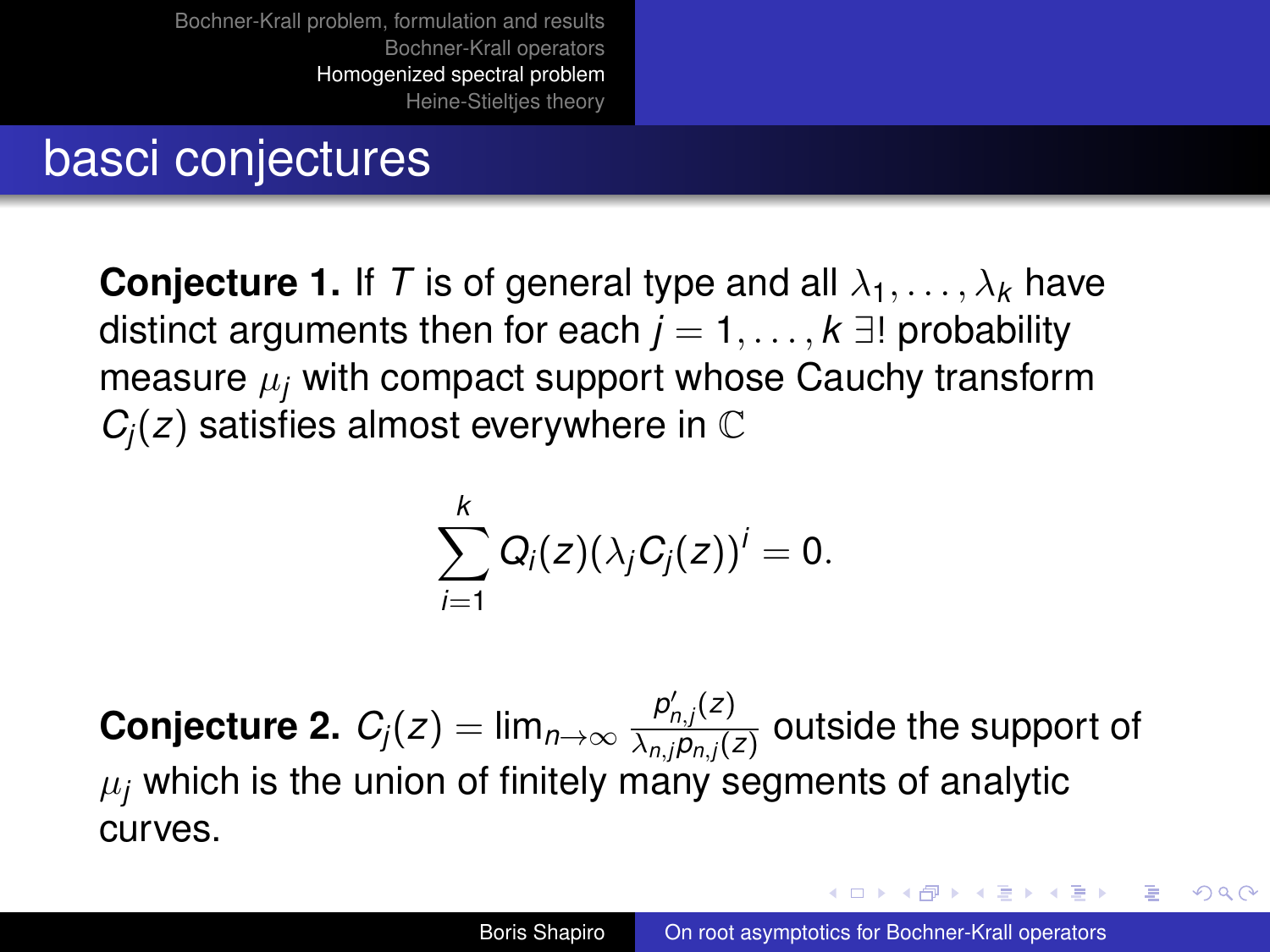## Even more nice pictures

<span id="page-25-0"></span>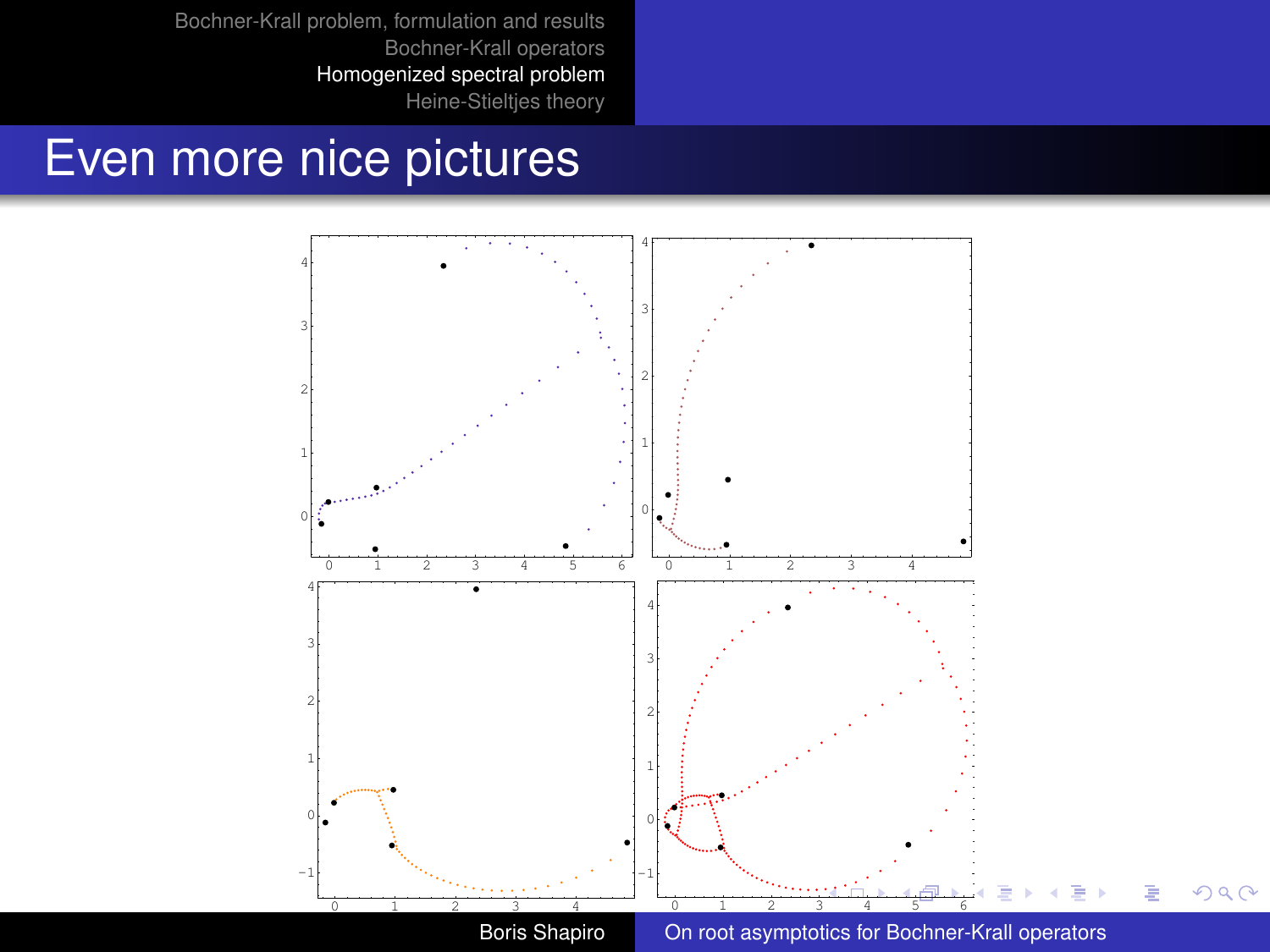# **Remarks**

**Observation.** Near  $\infty \in \mathbb{CP}^1$  the Cauchy transforms  $\lambda_1 C_1(z), \ldots, \lambda_k C_k(z)$  are independent sections of the symbol equation of  $\mathcal{T}_\lambda$  considered as a branched cover over  $\mathbb{CP}^1.$ 

**Open Problems.** Find "explicit" description of the measures  $\mu_i$ and their supports. What is their relation to the plane curve  $\sum_{i=1}^k Q_i(z) y^i = 0$ ?

<span id="page-26-0"></span>イロメ イ押 メイヨメ イヨメ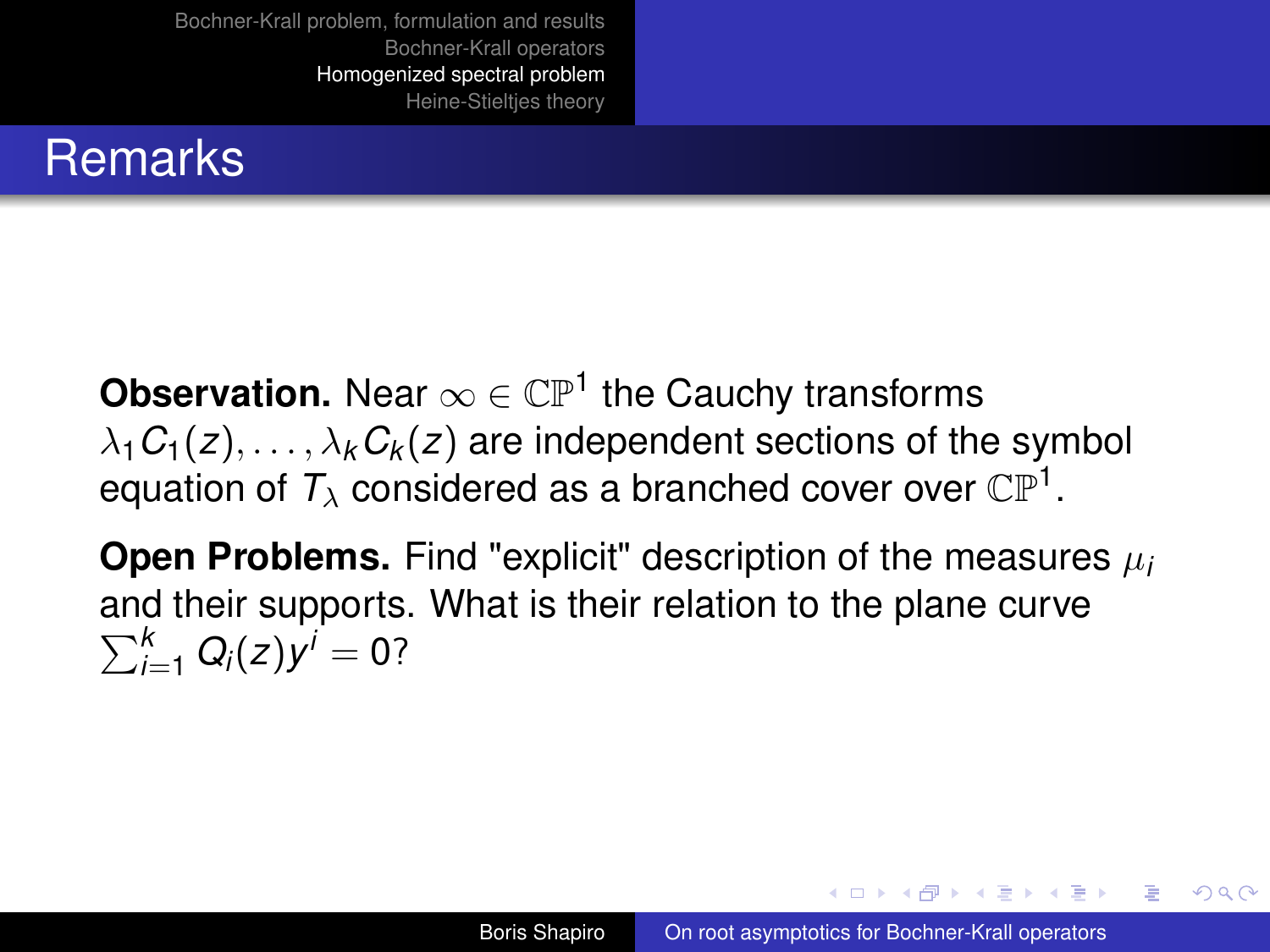# Heine-Stieltjes theory

Take a general linear operator  $\mathcal{T} = \sum_{i=0}^k Q_i(z) \frac{d^i}{dz^i}$  with polynomial coefficients and set

$$
r = \max_i (\deg Q_i(z) - i).
$$

If  $r > 0$ , deg  $Q_k(z) = k + r$  and  $Q_k(z)$  has at least two distinct roots we call *T* **general Lame-type** operator.

Consider the generalized spectral problem

$$
T(p(z)) + V(z)p(z) = 0,
$$

where *p*(*z*) is an eigenpolynomial and *V*(*z*) is a spectral polynomial. (Classically, *p*(*z*) is called a **Stieltjes** polynomial and *V*(*z*) is called a **Van Vleck** polynomial.) Note that deg  $V(x) < r$ . イロメ イ押 メイヨメ イヨメ

<span id="page-27-0"></span> $\Omega$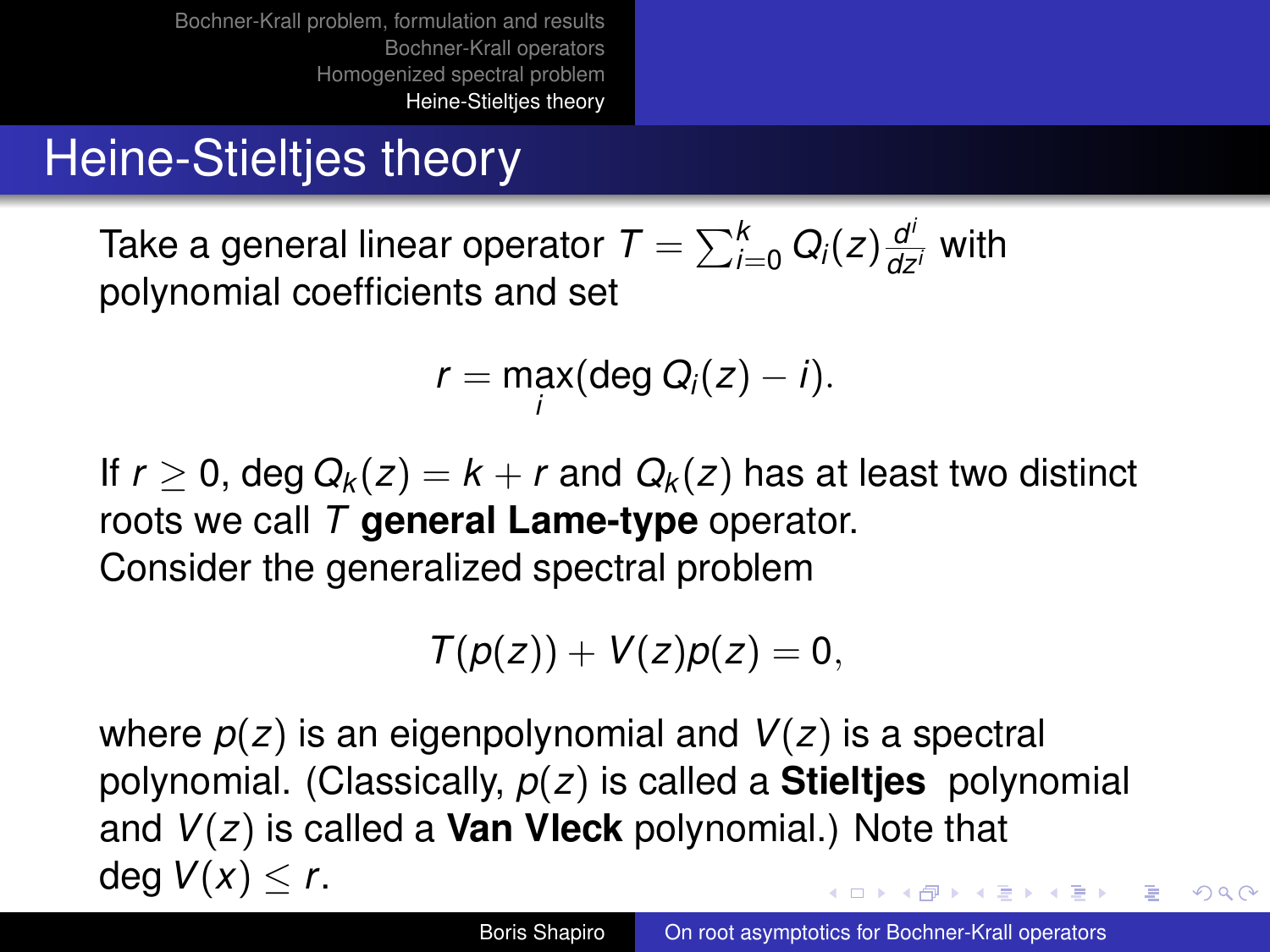

**Proposition 3.1.** Under the above assumptions for any sufficiently large *n* there exist exactly  $\binom{n+r}{r}$ *r* degree *n* Stieltjes polynomials *pn*,*j*(*z*) and corresponding Van Vleck polynomials *Vn*,*j*(*z*).

(ロ) (個) (目) (手)

 $2990$ 

ă,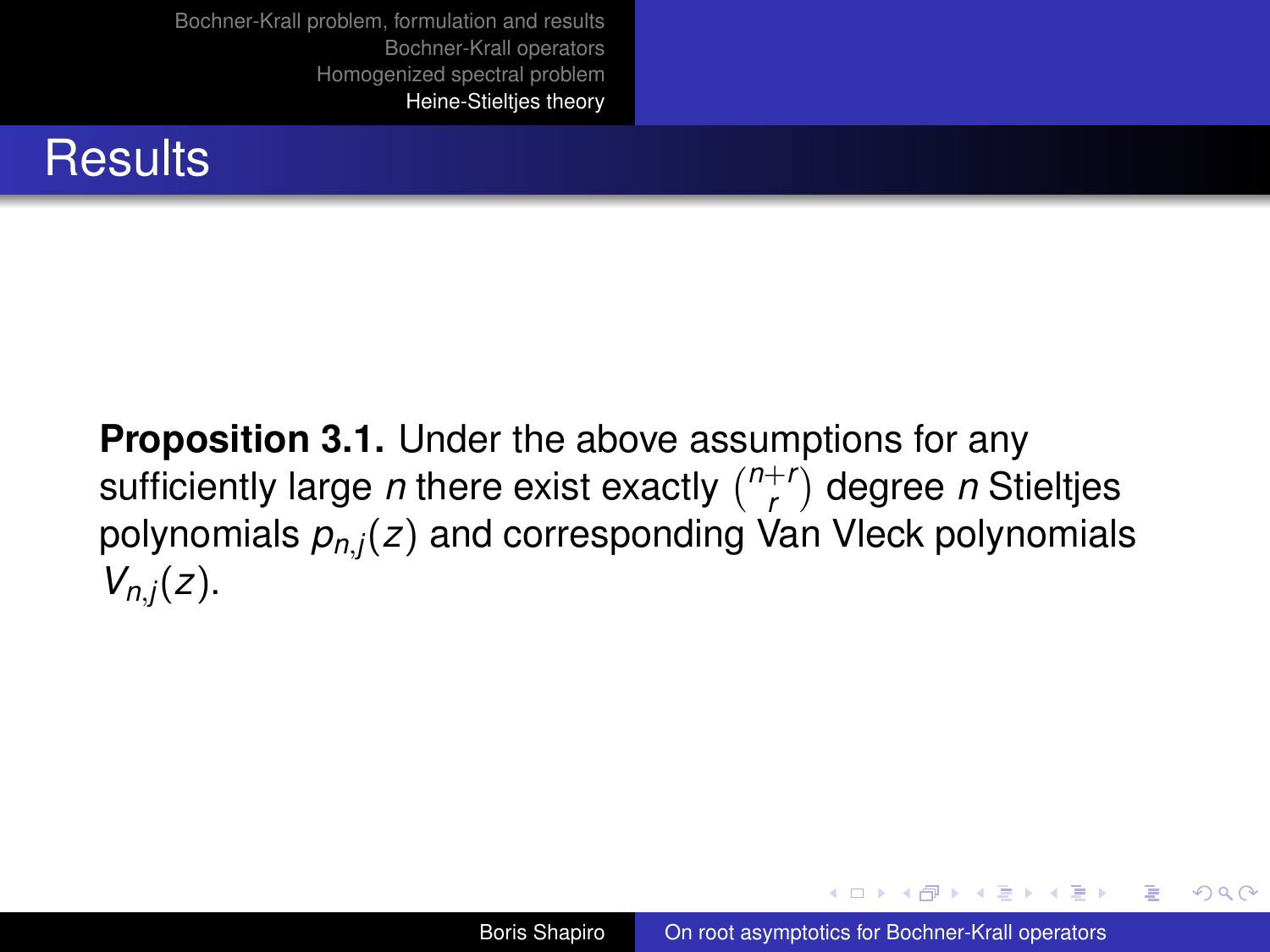# Results, cont.

**Proposition 3.2.** If a sequence  $\{V_{n,j_n}(z)\}, n = 1, \ldots,$  of scaled Van Vleck polynomials converge to some polynomial  $V(z)$  then the sequence of finite measures  $\mu_{n,i}$  of the corresponding family of eigenpolynomials  $\{p_{n,j_n}(z)\}$  converge to a measure  $\mu_{\widetilde{V}}$ <br>catiofying the proportion: satisfying the properties:

- a) supp  $\mu_{\widetilde{V}}$  is a forest of curvilinear trees;
- b) the union of the leaves of supp  $\mu_{\widetilde{V}}$  coincides with the union
- of all zeros of  $Q_k(z)$  and that of  $V(z)$ .
- c) supp  $\mu_{\tilde{\nu}}$  is straightened out by the transformation given by

$$
\int_a^z \frac{\widetilde{V}(z)dz}{Q_k(z)}.
$$

イロメ イ押 メイヨメ イヨメ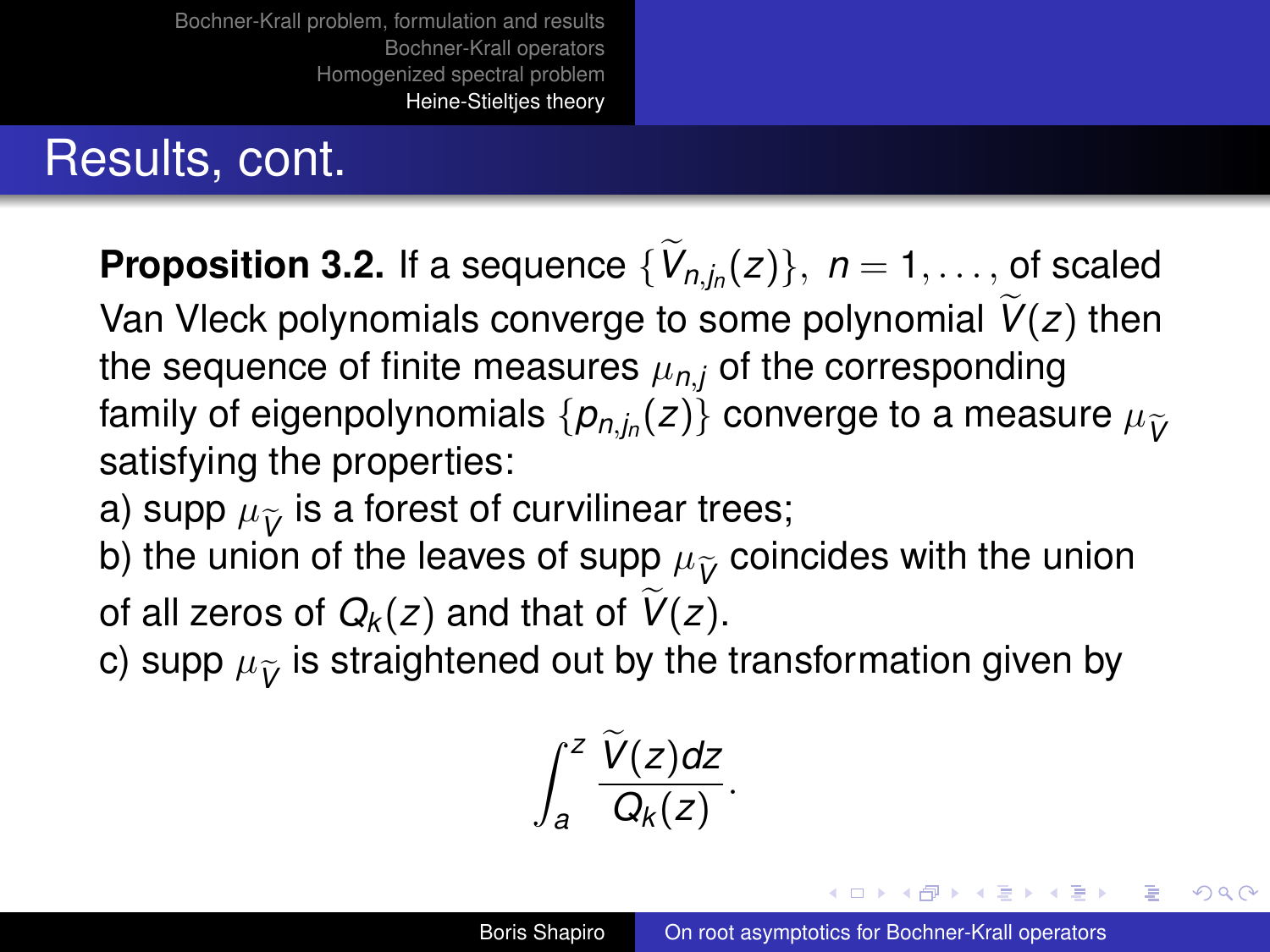## Example

$$
T = (z^2 + 1)(z + 2l - 3)(z - 3l - 2)\frac{d^3}{dz^3}
$$



Figure : Examples of µ*Q*'s for the above *T*.

**Kロト K 伊** 

 $\mathbf{y} \rightarrow \mathbf{z}$ 

E ×  $\mathcal{A}$ 

÷.

 $299$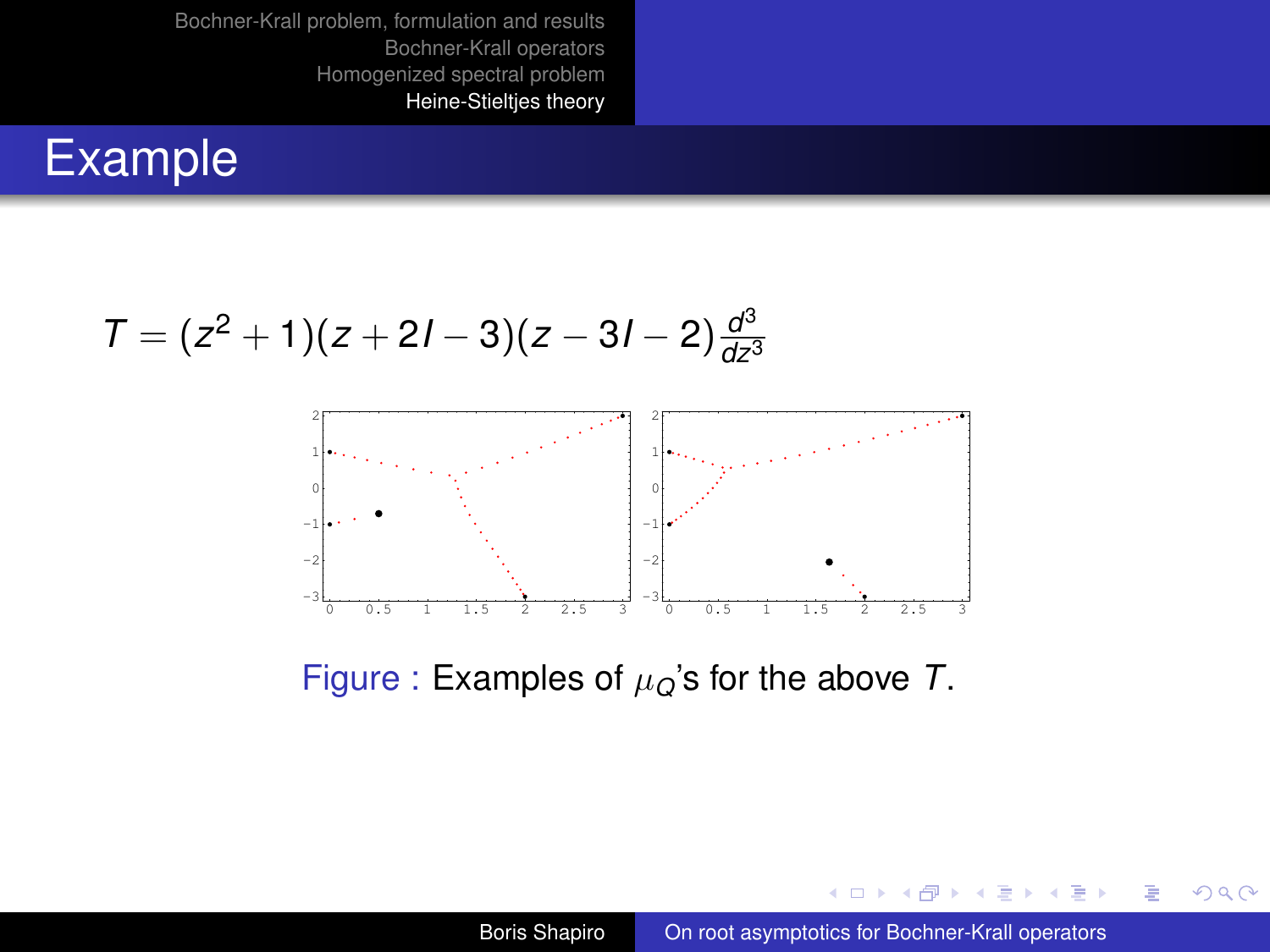



Figure : Union of  $\mu_Q$ 's for the above T.

 $\left\{ \begin{array}{ccc} 1 & 0 & 0 \\ 0 & 1 & 0 \end{array} \right.$ 

÷.

 $2990$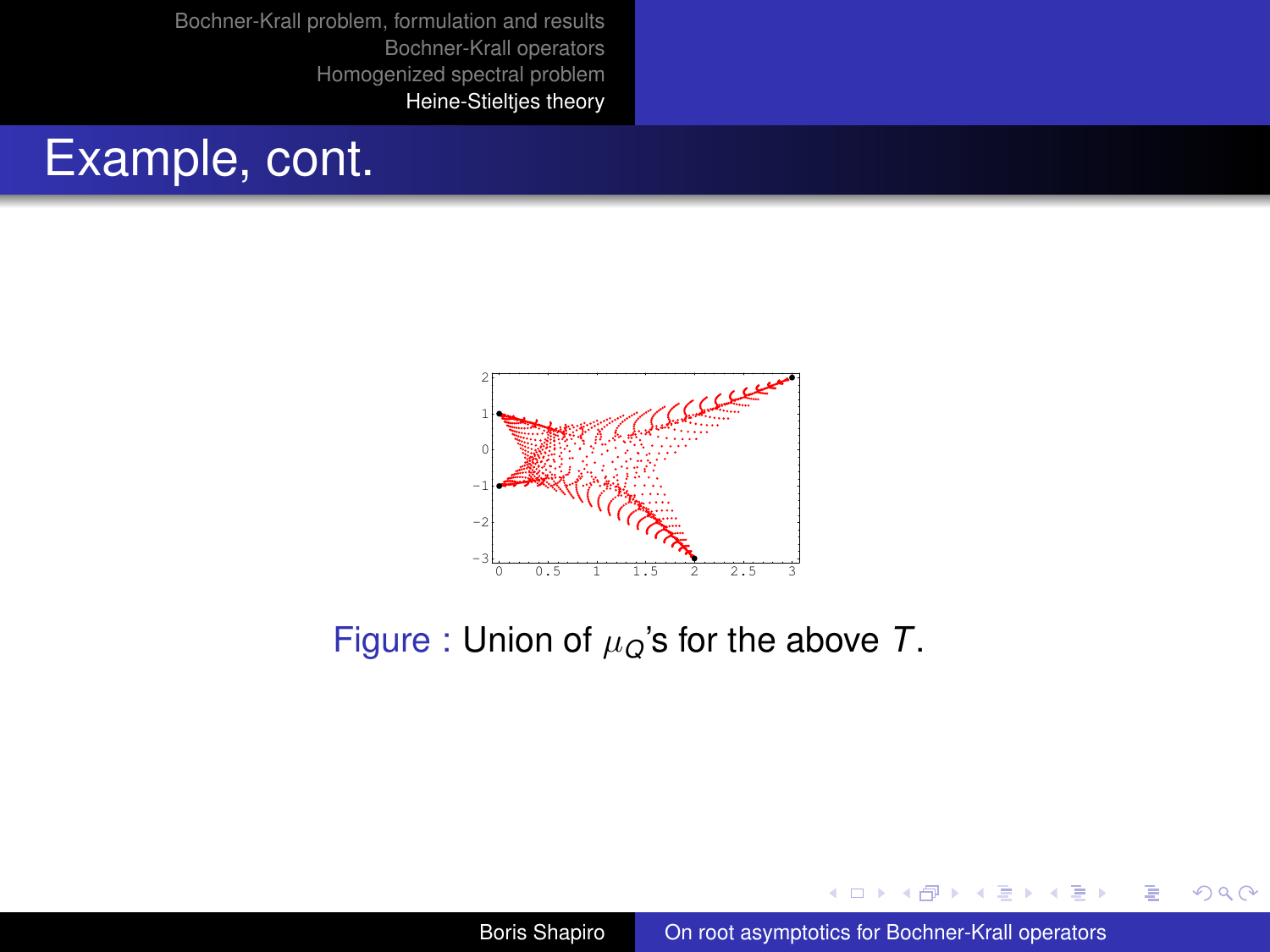



Figure : The union of roots for the Van Vleck polynomials for the above *T*.

4日 8 ×. 有  $2990$ 

重き ă,

×.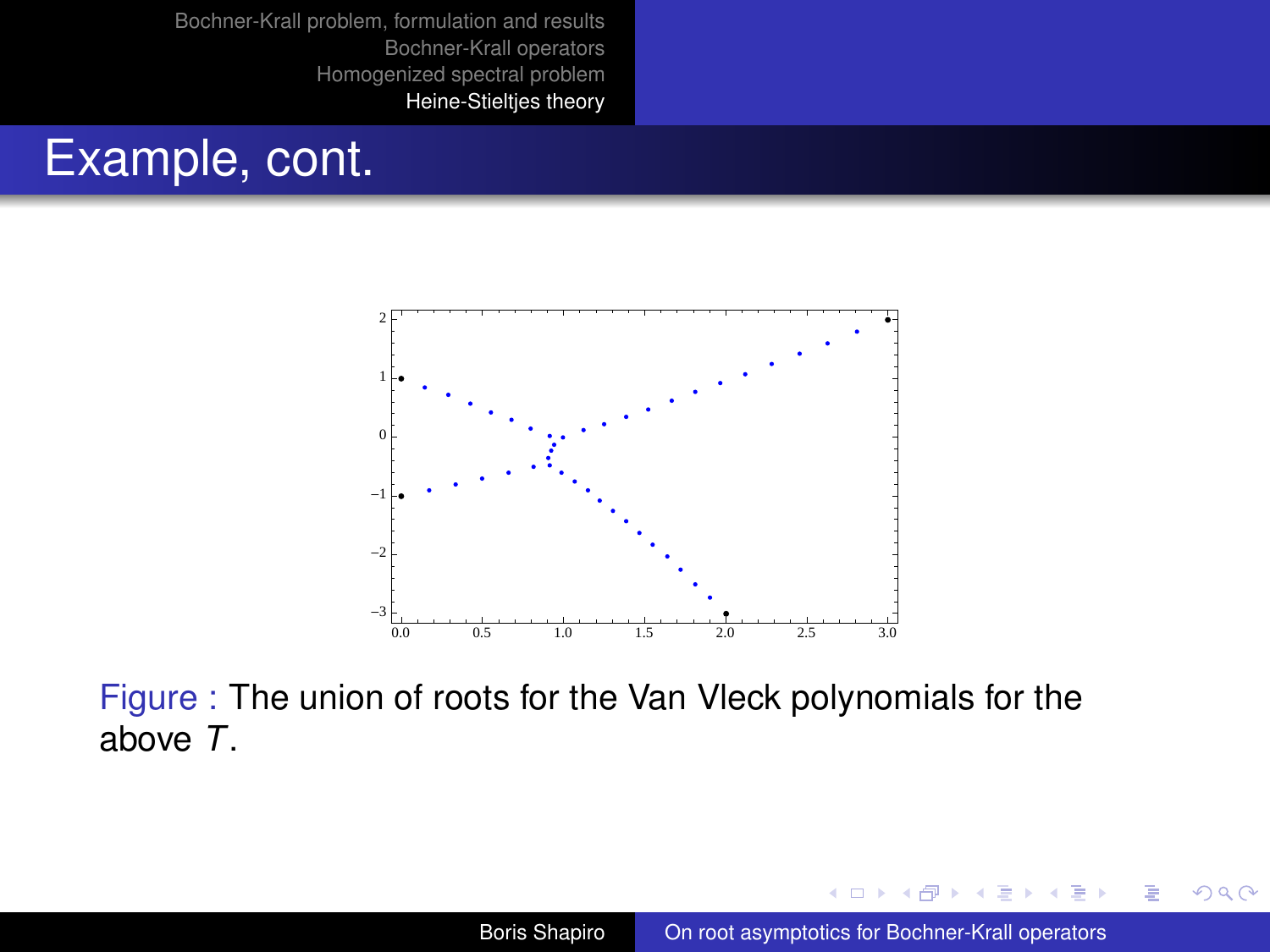



Figure : The union of roots for the Van Vleck polynomials for  $T = Q_5(z) \frac{d^4}{dz^4}$  $\frac{a}{dz^4}$ .

The asymptotic distributions for the roots of Van Vleck polynomials are completely unknown for operators of order > 2!

イロメ イ何 メイヨメ イヨメ

 $290$ 

ă